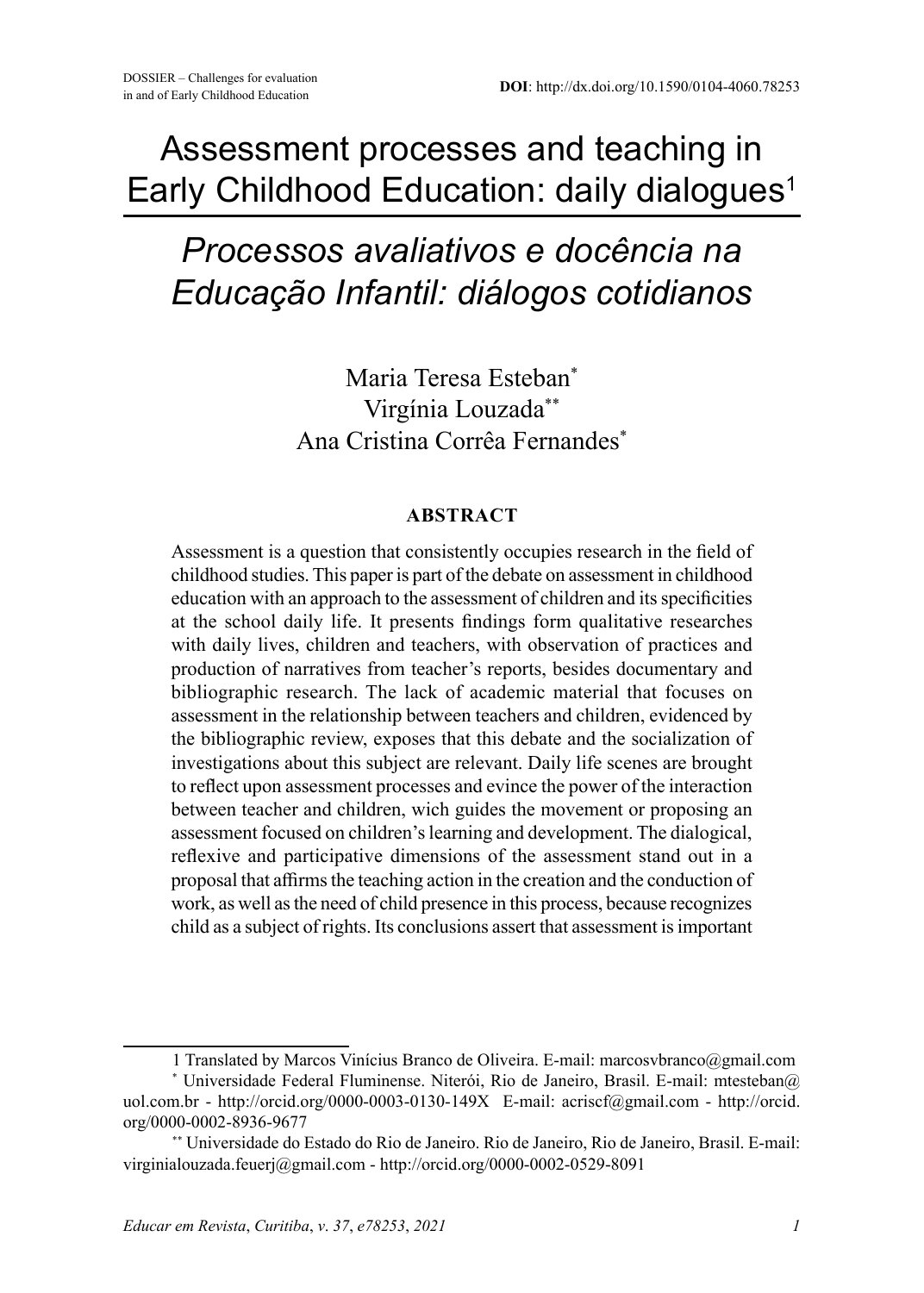for the understanding of children's learning, for the organization of teaching actions and for the indication of significant issues to the continuing teacher education, as an activity integrated with school acts.

*Keywords*: Early Childhood Education. Learnin assessment. Child assessment.

#### **RESUMO**

O objetivo deste artigo é analisar como, nos processos de avaliação na Educação Infantil, os pareceres pedagógicos, que compõem a documentação pedagógica das instituições, operam certos saberes e normas que legitimam um determinado modo e tipo de infância e a criança produzida como sujeito em risco e a ser ajustado. Ocupando-se de um arquivo de dados composto por fragmentos de pareceres pedagógicos opera-se uma análise inspirada nas noções-ferramentas saber e norma, a partir dos estudos foucaultianos, para mostrar como os usos desse instrumento de avaliação pode estar (re) produzindo saberes e matrizes normativas que produzem sujeitos-crianças e uma posição para certas infâncias serem rotuladas e identificadas como em risco e necessidade de ajustamento. Com a análise, busca-se mostrar os processos de avaliação que podem naturalizar um modo de ser criança em risco e a ser ajustada. Conclui-se apontando o limite que o conjunto de saberes e regras colocados em funcionamento, através dos processos de avaliação, nas instituições de Educação Infantil, ao identificar e rotular as crianças, podem estar limitando a percepção e a atuação das instituições e dos docentes no sentido de compreender a diversidade e multiplicidade de criança(s) e de infância(s) na contemporaneidade.

*Palavras-chave*: Educação Infantil. Processos de Avaliação. Produção da criança.

### **Introduction**

Evaluation as a part of pedagogical work constitutes a relevant issue in the debates about children's schooling processes. Early Childwood Education is imbedded in this discussion and involves particulars that actually bring new contours to it. Early Childwood Education, institutional ambience, relationships with adults, guidelines set forth in official documents, and the fact that it is not possible at this stage of basic education to attribute grades to children, or to flunk them – practices that seem to identify the process of evaluating learning – indicate the need to grant the issue a particular treatment. Such matters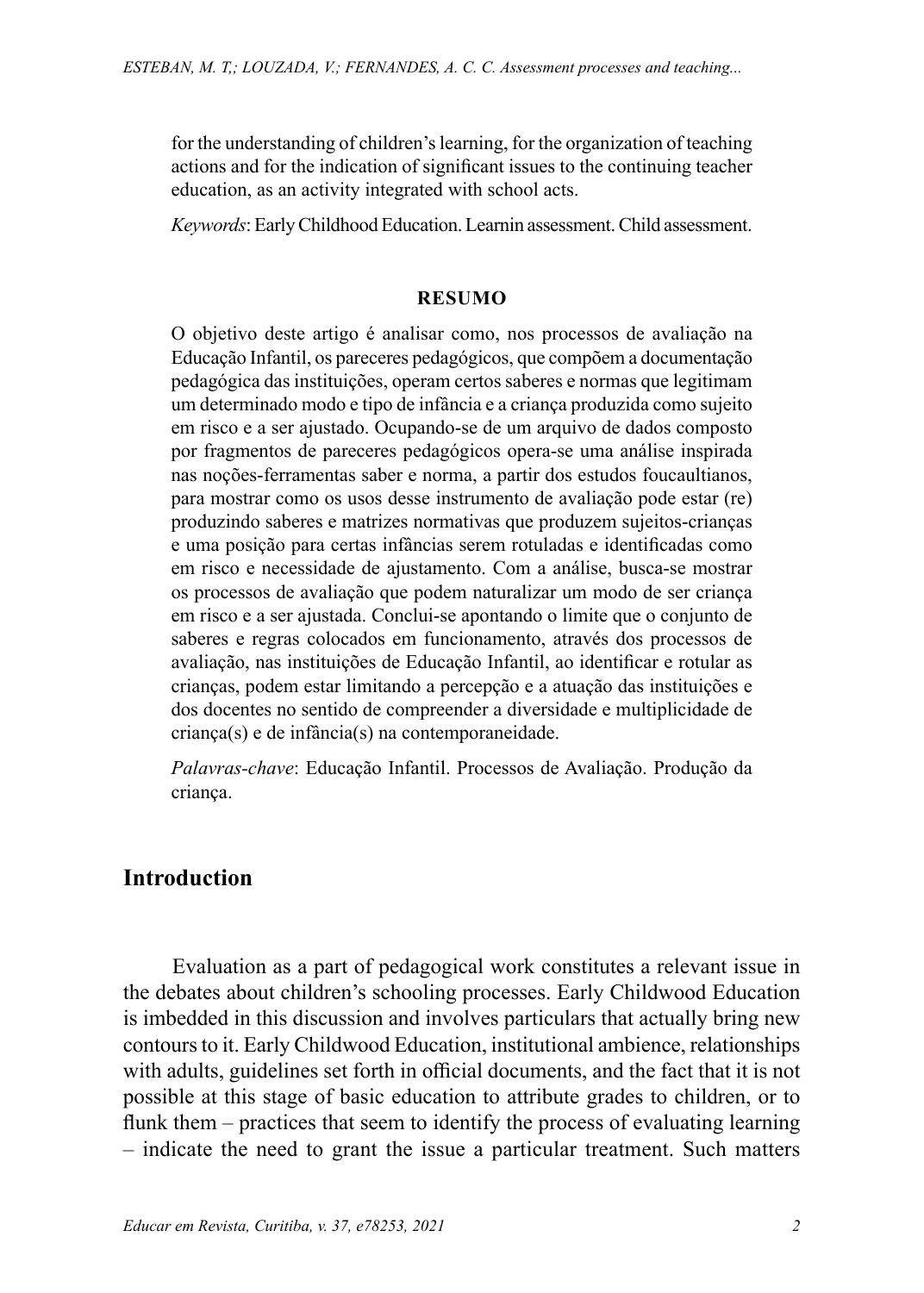converge to a focus on evaluation of children in Early Childwood Education as the issue in the present paper, which aims at discussing the power of relationships between teachers and children in the composition of evaluation practices that will question its classificatory feature and promote continuing teacher education.

In order to discuss this matter, three researchers united to converse upon their investigations. One of them is in its early stages (LOUZADA, 2020). The other two have been concluded (ESTEBAN, 2020<sup>2</sup>; FERNANDES, 2018) and can be described as research with school routine (GARCIA, 2003; ANDRADE; ALVES; CALDAS, 2019), using not only what can be captured from what is produced in the spaces where they are inscribed, but also a permanent dialogue with the subjects participating in the research – both adults and children. With them we meandered through the movements experienced in the daily lives of children's education in order to investigate both the evaluation processes installed and the potency of encounters between adults and children in the composition of meanings for the practice of evaluation.

The results we found clearly show the preservation of normative curricular practices in Early Childwood Education, induced by technical rationality which is supported by positivistic epistemology and that apply recurring techniques based on theory – understood as the source of solutions for day-to-day problems (SCHON, 1992). From this perspective, the ends for the actions in this stage of basic education and the means to accomplish them are articulated by technical decisions that are disconnected from the specifics of each particular context, and actually highlight the instrumental dimension of the teaching practice. Such definitions, which precede and lie on the outside of pedagogical practices, support classificatory evaluation in spite of their insufficiency and despite official provisions that priority be given to children's overall development rather than to performance.

Concomitantly, such results indicate other less frequent curricular movements in which experiences, knowledge and interactions among children articulate with the different types of knowledge that compose their cultural, artistic, environmental, scientific and technological heritage. The latter outline new perspectives for evaluation and also express – at times by means of mere cues, at times with clear evidence – propositions that extrapolate the classificatory perspective and weave into more comprehensive concepts that are present in methodological and theoretical propositions in studies on educational evaluation (GIMENO SACRISTÁN; PÉREZ GÓMEZ, 1998). This converges with

<sup>2</sup> This study was financed by Conselho Nacional de Desenvolvimento Científico e Tecnológico (CNPq) and by Fundação Carlos Chagas Filho de Amparo à Pesquisa do Estado do Rio de Janeiro (FAPERJ).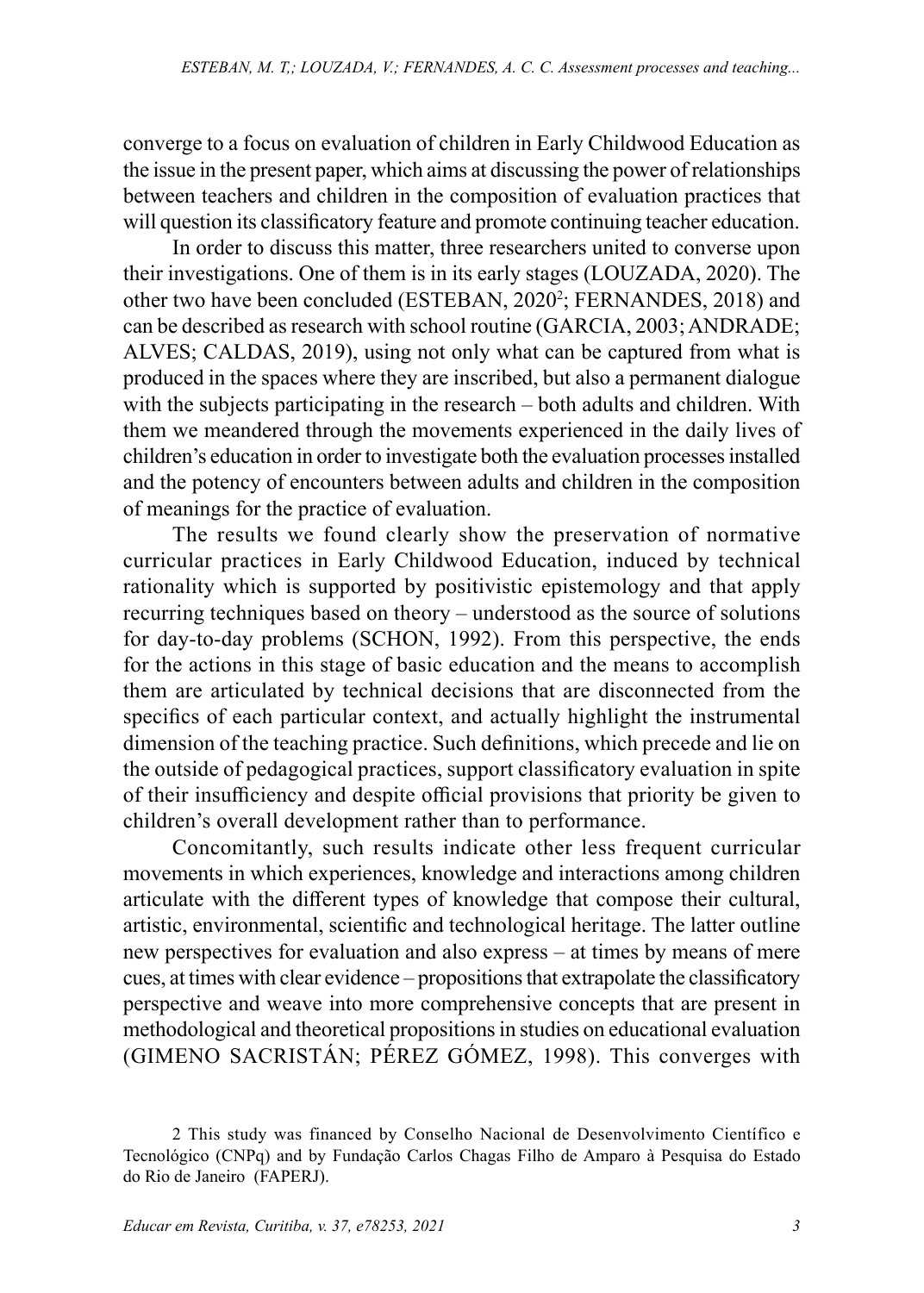the current proposal for Early Childwood Education (BRASIL, 2010) in the articulation between evaluation and daily life and within the interfaces it bears with teacher education/action.

The present article examines this second movement, which we deem quite mobilizing. We have analyzed studies, conversations, dialogues, actions and interrogations collected along our paths that invite educators – or maybe summon them – to deepen their reflections into evaluation practices experienced between teachers and children <sup>3</sup> in their routine at school.

We started out reviewing the literature and placing our study within the current debate on evaluation in the scope of Early Childwood Education. Guided by children's hands, we then entered the school's routine in order to contemplate possibilities and challenges that build up when one envisions evaluation practices that are dialogical, investigative, reflexive and based on participation. We treaded this path attending to all legal guidelines (BRASIL, 2010) and to the warning by Campos (2016) about the difference between practices by institutions working with Early Childwood Education and the pedagogical logics provided in official ordinances. This latter point refers us to the third aspect: Evaluation as a meaningful element of continuing teacher education, a formative process that brings us to what we want to propose as infant teaching, dialoguing with Kohan (2007, 2019).

Evaluation as a routine practice affirms itself as a powerful process for resetting curricular dynamics, and reiterates school as a space for producing knowledge for children, for teachers and for the field of studies on childhood education.

## **Literature on evaluation in/of Early Childwood Education: a first approach**

There has been an intense debate on the education of childhoods, especially by means of rebuilding the idea of Early Childwood Education. This decadesold discussion has grown more intense as it is recognized as a stage in basic education<sup>4</sup>. There is a certain restlessness that translates as constant debates in the realm of education research. Given that this is precisely our field of

<sup>3</sup> We chose to use "teacher" as a female noun because there are more women working in Early Childwood Education and elementary school than men in Brazil.

<sup>4</sup> In Brazil "Basic Education" includes elementary-middle-and high-school.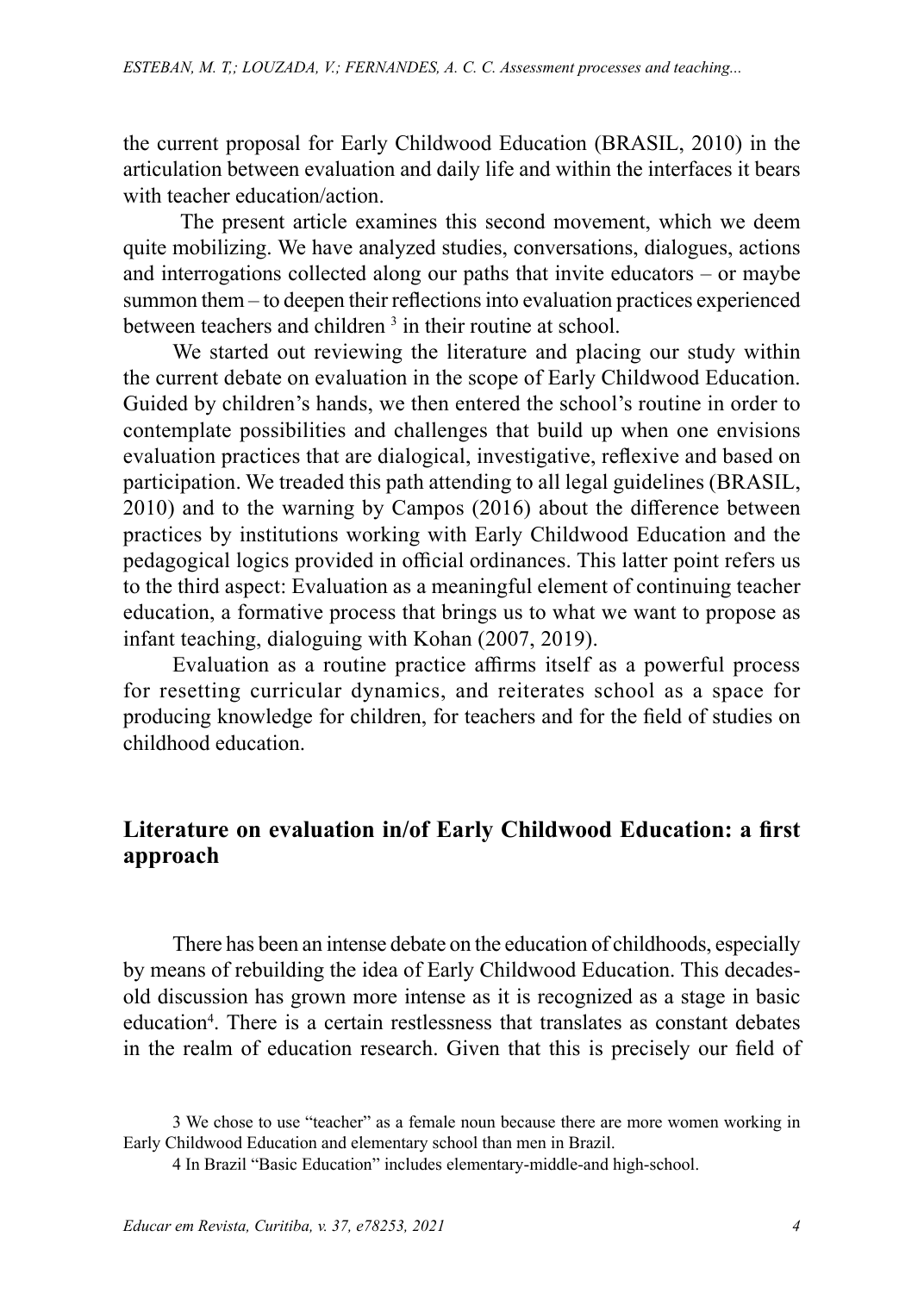endeavor, we understand it is a requirement that we state our position within the set of studies carried out on this matter. We resorted to our literature review as a starting point to our investigation, which aims at following Early Childwood Education as it is brought into the (Brazilian) *Sistema de Avaliação da Educação Básica* – SAEB [Elementary Education Evaluation System]<sup>5</sup>. The detailed results based on consultations made to the Scielo platform and to the *Catálogo de e Teses e Dissertações da Coordenação de Aperfeiçoamento de Pessoal de Nível Superior – CAPES* [Theses & Dissertations Catalog of the Higher Education Personnel Training Coordination], can be found in Louzada (2020). We have chosen not to limit our search to any specific period of time, since we assumed that the literature on the topic contains few references (SOUSA; PIMENTA, 2018), a fact we shall discuss further in the article.

We deem it important to include some information published in the abovementioned article, given that it shall work as the basis for our argumentation on the need to widen the debate on the issue of evaluating learning in Early Childwood Education. This is a relevant aspect, given that we intend to deal with the evaluation practices experienced between teachers and children.

On the Scielo platform, three different keywords led to the same six articles: **evaluation of Early Childwood Education**, **evaluation during Early Childwood Education and evaluation in Early Childwood Education.** In addition to these, as shown in Table 1, there are a relatively low number of articles on the issue of evaluation of/ during Early Childwood Education, and no articles were found under the keyword "evaluation of learning during Early Childwood Education":

| <b>Keywords</b>                                         | <b>Number of Articles</b> |
|---------------------------------------------------------|---------------------------|
| Evaluation of Early Childwood Education                 | $07$ (seven)              |
| Evaluation during Early Childwood Education             | $07$ (seven)              |
| Evaluation in Early Childwood Education                 | $06$ (six)                |
| Evaluation of learning during Early Childwood Education | $0$ (zero)                |

TABLE 1 – NUMBER OF ARTICLES FOUND ON THE SCIELO PLATFORM

SOURCE: Louzada (2020).

5 This literature review used the following keywords: a) evaluation of Early Childwood Education; b) evaluation during Early Childwood Education; c) and evaluation in Early Childwood Education; and d) evaluation of learning during Early Childwood Education.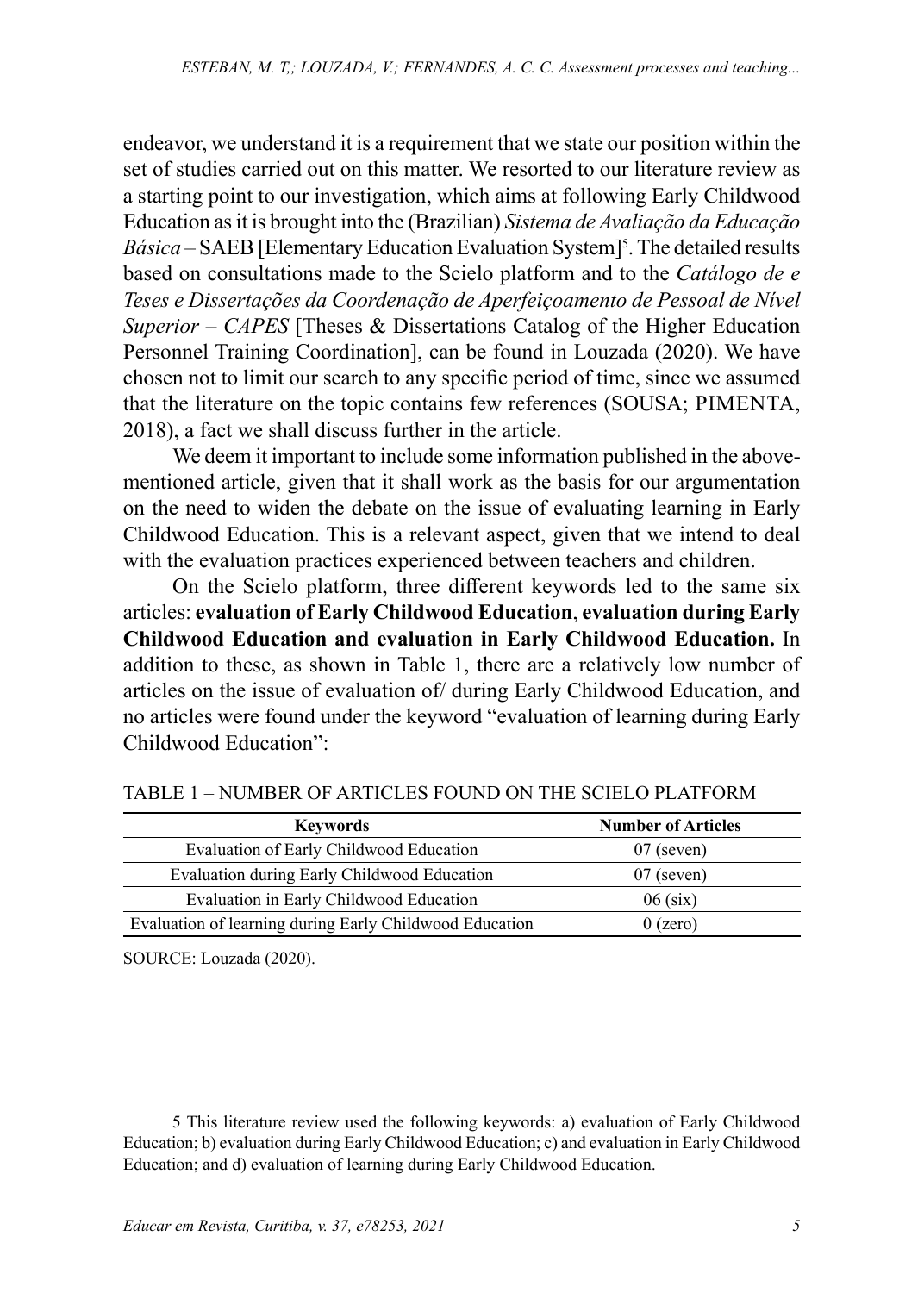Regarding the issues approached in the articles mentioned, we found:

#### CHART 1 – ISSUES FOUND IN THE ARTICLES AVAILABLE ON THE SCIELO PLATFORM

| a) avaliação de contexto;                      |  |
|------------------------------------------------|--|
| b) avaliação de desenvolvimento infantil;      |  |
| c) políticas públicas;                         |  |
| d) políticas e práticas escolares;             |  |
| e) autoavaliação;                              |  |
| f) avaliação e qualidade da Educação Infantil; |  |
| g) avaliação e gestão.                         |  |

SOURCE: Louzada (2020).

Our search conducted in the CAPES Catalog of Theses & Dissertations was compromised by difficulties using the platform's search tool, which made it impossible to obtain precise results. The first difficulty we encountered was that the searches do not identify publications linked to specific keywords; several articles are identified that do not match the focus of our study. In this sense, the following results were found for each keyword: a) **evaluation of Early Childwood Education** (1,189,596 entries); b) **evaluation during Early Childwood Education** (1,045,308 entries); c) **evaluation in Early Childwood Education** (1,144,595 entries); d) **evaluation of learning during Early Childwood Education** (1,200,806 entries). Also, it could not be ensured whether all these entries refer to dissertations and theses in the area of education, since articles were found on other areas of study (such as psychology, for example), or whether they refer to the area of evaluation but not specifically to evaluation of/during/in Early Childwood Education. There were also few articles on the issue of evaluation *during* Early Childwood Education, since texts came out on other stages of education.

Considering the points above and aiming at giving better treatment to the data produced, we decided to limit our search to the first 500 articles listed under each keyword. (LOUZADA, 2020). Regarding the number of entries found, the topic areas contemplated in MS and PhD papers that converse with the issue of evaluation of/during/in Early Childwood Education<sup>6</sup>, thirty-five dissertations and seven theses were found:

6 Sixteen dissertations were identified under the different keywords. There were no repetitions.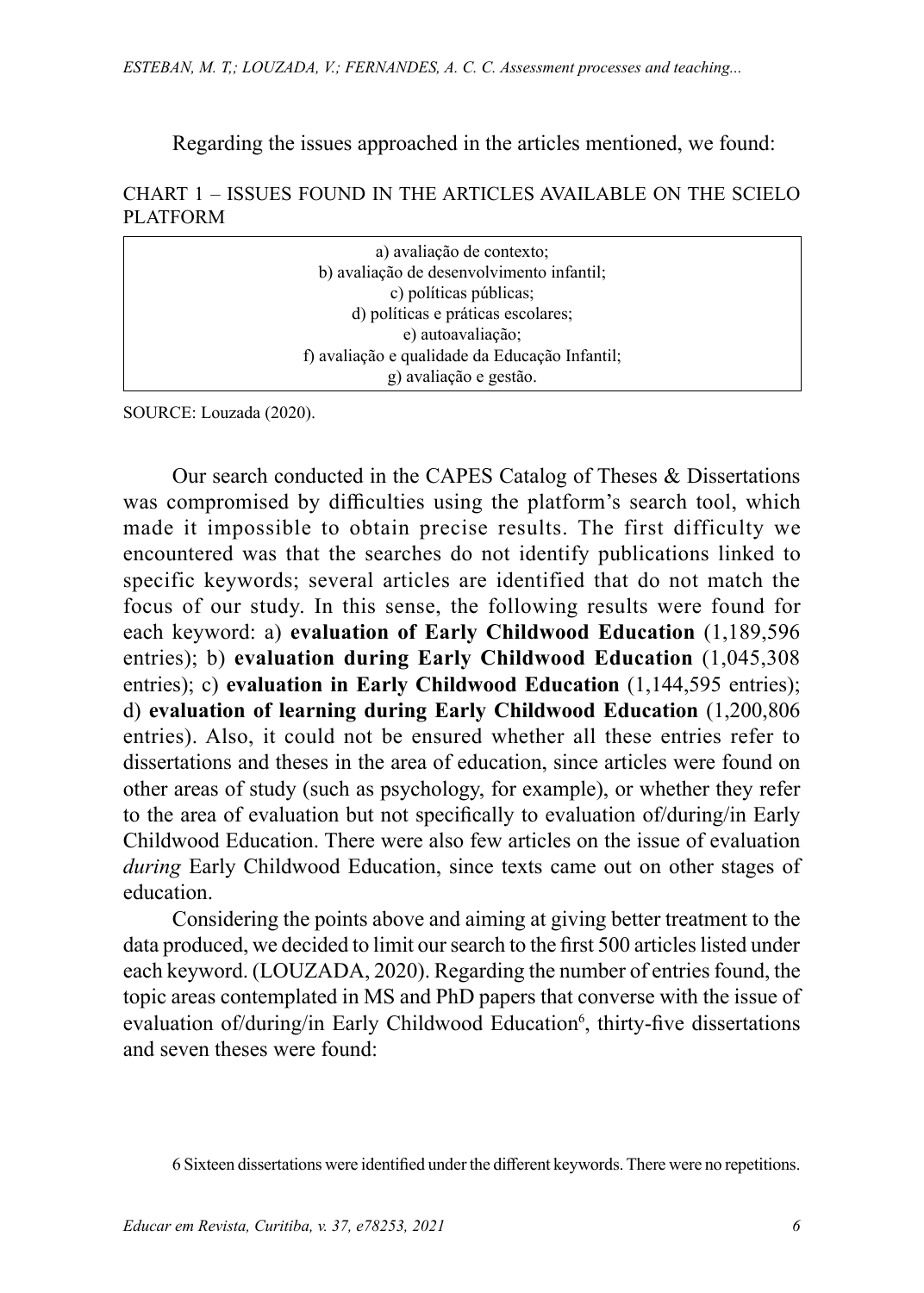| TABLE 2 – TOPIC AREAS FOUND IN DISSERTATIONS AND THESES AVAILABLE |
|-------------------------------------------------------------------|
| ON THE CAPES PLATFORM                                             |

| <b>Dissertations</b>                                                                                                                              | <b>Theses</b>                                                                                               |
|---------------------------------------------------------------------------------------------------------------------------------------------------|-------------------------------------------------------------------------------------------------------------|
| Teachers' ideas of evaluation: 7 (seven)                                                                                                          | Evaluation in nurseries: 1 (one)                                                                            |
| Evaluation instruments: 10 (ten)                                                                                                                  | <b>Evaluation</b> instruments:                                                                              |
| Evaluation of learning: 6 (six)                                                                                                                   | Evaluation in nurseries based on directives<br>by the Brazilian Department of Education<br>$(MEC): 1$ (one) |
| Evaluation of context: 1 (one)                                                                                                                    | Pedagogical notebooks, first-grade education<br>and independent evaluation: 1 (one)                         |
| A case study in a preschool institution: 1 (one)                                                                                                  | Evaluation concepts and practices: 1 (one)                                                                  |
| Preschool children in elementary education: 1<br>(one)                                                                                            | Participation of children in the evaluation<br>process: 2 (two)                                             |
| Early school evaluation: 1 (one)                                                                                                                  |                                                                                                             |
| Evaluation as a dialogical practice: 1 (one)                                                                                                      |                                                                                                             |
| The state of the art on the topic: 1 (one)                                                                                                        |                                                                                                             |
| Planning, record-keeping and evaluation: 1 (one)                                                                                                  |                                                                                                             |
| Management: 1 (one)                                                                                                                               |                                                                                                             |
| The importance of record-keeping in Early<br>Childwood Education and in the first grade of<br>elementary education: 1 (one)                       |                                                                                                             |
| Academic production on the topic in meetings<br>held by the Brazilian Association of Research &<br>Graduate Studies in Education (ANPEd): 1 (one) |                                                                                                             |
| Independent evaluation during Early Childwood<br>Education 1 (one)                                                                                |                                                                                                             |
| Evaluation and quality: 1 (one)                                                                                                                   |                                                                                                             |

SOURCE: Data organized based on a review of the literature.

A review of the literature on the topic exposes the need to widen the debate on the evaluation of learning in Early Childwood Education among education researchers and professionals. It also points out that it is necessary to articulate the issues discussed in the dissertations and theses in order to treat evaluation for children's learning. We also noted that the number of theses is significantly disproportional to the number of dissertations, indicating the need for more academic investigation on the issue.

Regarding the articles available on the Scielo platform, we agree with Rosemberg (2013, p. 46, our translation), when the author claims that, "(...) when looking into the area of education employing the descriptor *evaluation for Early Childwood Education*, very few references turn up". Sousa and Pimenta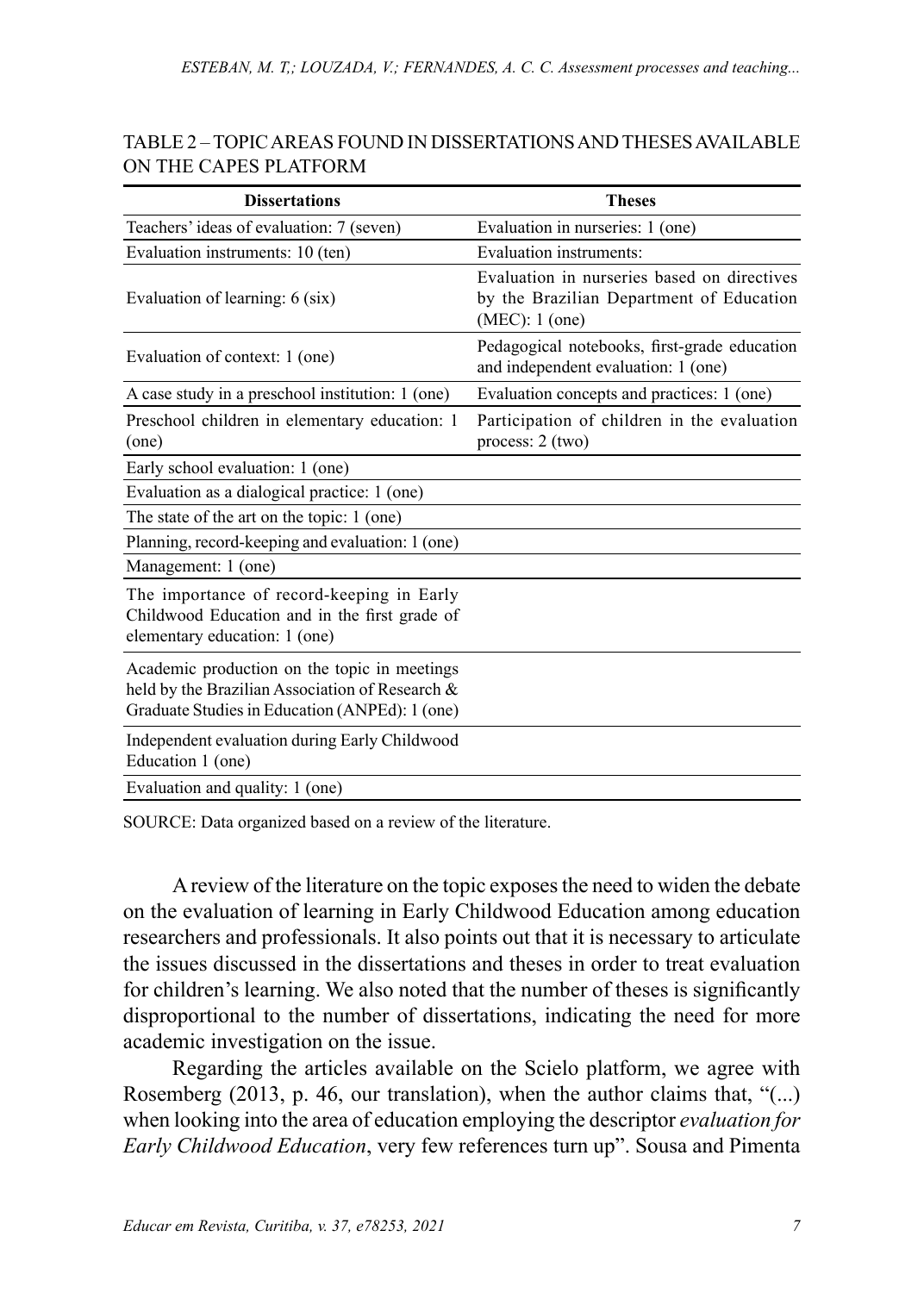(2018, p. 1277, our translation) follow the same line of argumentation and state that there are scarce studies analyzing the "proposals aimed at evaluation in this segment of basic education. In this same context, Rosemberg (2013, p. 47, our translation) even criticizes "this near silence imposed to Early Childwood Education and observed in the studies of educational evaluation". In the course of our investigation we also found an article by Moro and Souza (2014) in which the researchers map and examine Brazilian academic production between 1997 and 2012, to conclude that in-context evaluation has a stronger presence, whereas "(...) children's evaluation has been less-frequently approached in this area" (MORO; SOUZA, 2014, p. 120, our translation).

Although evaluation in Early Childwood Education may involve evaluation of learning by children, an observation of the topics addressed on the Scielo Platform also do not show the articulation with children's learning processes. However, theses and particularly dissertations point to a wide interest in the topic. This evidences both the need and the opportunity to bring up the issue, articulating the different dimensions of the process, in order to discuss the pedagogical work carried out at this stage.

We could observe that discussions about evaluation in Early Childwood Education are relatively recent. Jussara Hoffmann (1991) was a pioneer researcher on the topic, in a book chapter titled "Evaluation in preschool?". In this text she highlights *observation* and *reflection* as pillars of evaluation practices. She supports the view that her principles must value infants' manifestations, and therefore "(...) definitively distance themselves from the evaluation model used by common teaching" (HOFFMANN, 1991, p. 105, our translation), which the author identifies as predominant in preschool. Her most renowned publication on the topic is her book titled "Evaluation in preschool: a reflexive look on the child" (HOFFMANN, 2009), published in 1996 and still a reference in present days.

Widening the debate on evaluation processes in preschool, Esteban (1993) proposes an analogy between evaluation and jigsaw puzzles, frequently used in Early Childwood Education. In this perspective, standardized activities – which accept exclusively one answer as correct – also teach children to conform to school reality. In this context, evaluation becomes the tool that ultimately leads children to fit in with universal models of development, learning and specific contents presented by schools, so that they can be prepared for elementary school<sup>7</sup> .

Finally, still on the topic, we found a piece by Fernandes (2006) included

<sup>7</sup> The author describes this stage using nomenclature changed by Federal Law number 9394 (BRASIL, 1996).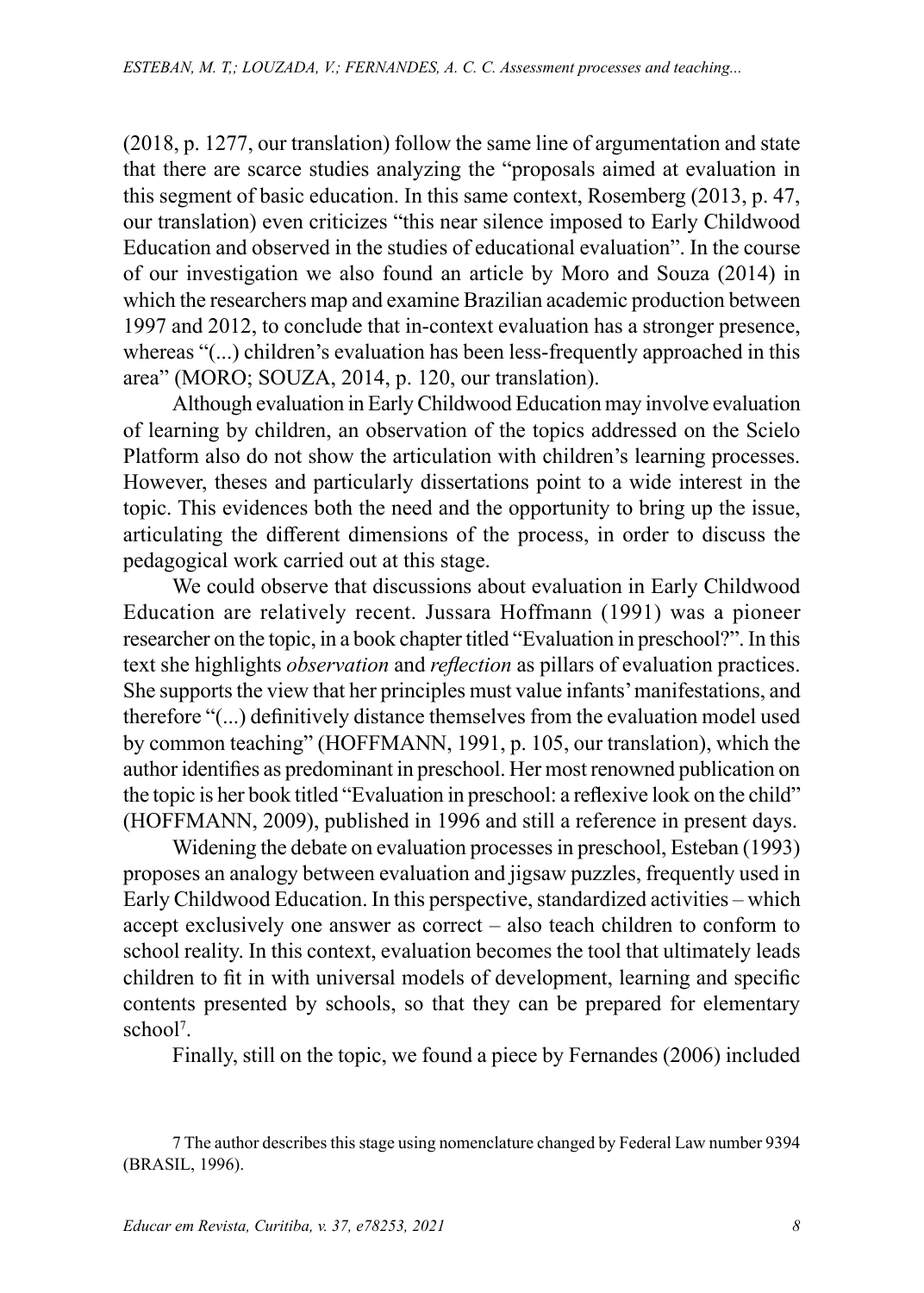in "*Revista Criança*", published by MEC, which states that evaluation practices are justified based on conceptions acquired by teachers along their lives, their school memories and their expectations regarding their pupils, as well as on their theoretical-epistemological convictions. She also maintains that during Early Childwood Education, teachers usually conduct evaluations closer to formative evaluation, once there is no need to grade children's learning using numerical or other types of indicators for purposes of their approval.

The reflections set forth by the authors point to a shared direction for developing proposals for evaluation in Early Childwood Education, even considering the latter author's diverging position regarding what is evident in her routine. This interpretation is in line with the Diretrizes Curriculares Nacionais para a Educação Infantil – DCNEI [*Brazilian Curricular Guidelines for Early Childwood Education*] (BRASIL, 2010): investigating and monitoring in order to promote learning and development by children, recommending multiple types of record-keeping "with no intention to select, promote or classify" (BRASIL, 2010, p. 29). This recommendation is consistent with the provisions in the Lei de Diretrizes e Bases da Educação Nacional – LDB [Brazilian Education Law] (BRASIL, 1996) and with the Base Nacional Comum Curricular [Common National Curricular Base] (BRASIL, 2017).

It is worth highlighting that what is a consensus among researchers, also specified in official regulations, has proved insufficient for promoting evaluation practices supported by a consideration of each individual child's learning power and observation of their development. Moro (2018) warns about the risks of making evaluation in Early Childwood Education more bureaucratic as a result of alterations made to the Brazilian Education Law LDB in 2013, especially under Article number 31, in regards to "the issuance of documentation that can attest children's development and learning processes" – that ultimately bring evaluation closer to a perspective that follows "a predetermined standard of development, learning and desirable contents for children 0 to 6 years of age." (MORO, 2018, p. 70, our translation). Our investigation intends to discuss lines of escape from the customary discourse on evaluating children in preschool. The understanding that they resist totalizing and concentric ways of describing their own learning and development processes impose upon us researchers some reflections on the field of evaluation in Early Childwood Education, which is tense and disputed, loaded with interrogations.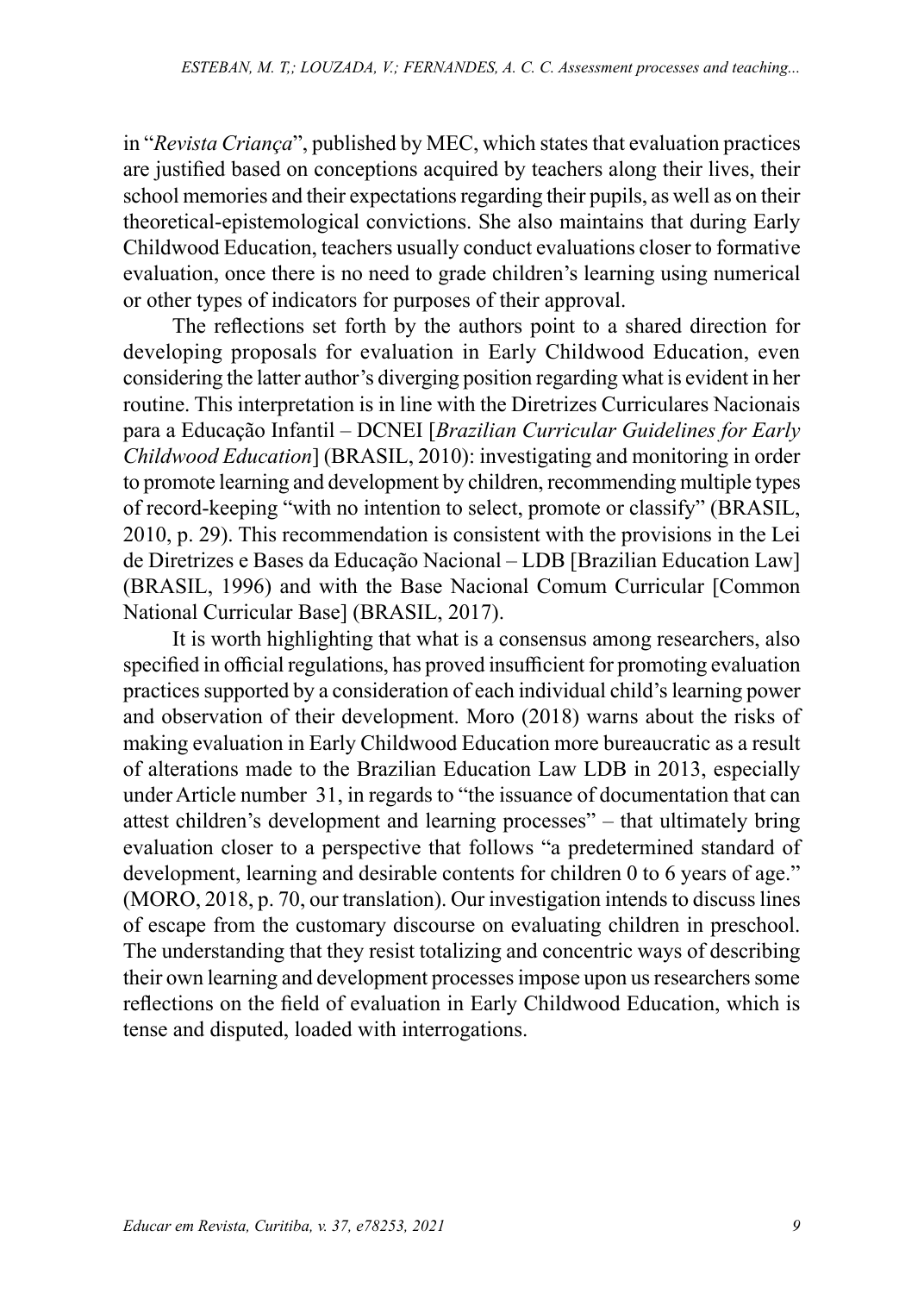## **Children as starting points and finishing points for** *what* **and** *how* **to evaluate**

#### Scene 1

"*Daddy*, *come see this*!" Maria Luiza, 3, brings her father to look at one of the mural boards in her classroom at school<sup>8</sup>. It's the beginning of the day, and parents often come inside classrooms. Maria Luiza approaches the mural board on cicadas her group is putting together, which displays the stages in the children's investigations and their discoveries starting from an exoskeleton found in the school yard. "*This is an exoskeleton*. *Gabriel was the one who taught me this word*". We found out that "*cicadas leave this skeleton and fly away*." "*It's the male who sings to call the girl*!" Maria Luiza shows her father the images and tells him in fluent, detailed language about both the insect itself and about the investigative movements she engaged in together with her peers and teacher. Her subjective discourse shares discoveries and presents a learning process in which the subject creates him/herself and reveals his/her force in social relations. The father appears excited with his daughter's knowledge, smiles and asks questions. Maria Luiza answers excitedly and goes on and on about her findings (FERNANDES).

Scene 2

Enzo, Sofia, Nicolas and Isabel are three years old and they are drawing at one, single table. Isabel puts graphic marks down, appearing to attempt at cursive writing, and says, "*I'm writing my name*!" Her classmates look at Isabel's writing. Enzo gives me a piece of paper and asks me to write his name on it. I do, then give it back to him. He copies two of the letters in his name onto his drawing that are easily recognizable – the *E* and the *O*. "*I wrote my name*!", he says. Isabel also writes her name with the scribbles. I go up to her and say: "*Can I write your name in a different way now?*" After her consent I write her name in the conventional way, next to her writing. Isabel does not demonstrate any uneasiness while observing my writing. The other three kids observe. Sofia looks at Enzo's writing, then she finds my eyes and says: "*Write my school name*?" I ask her what her "*school name*" is and she points to the file where her name is printed: "*That one*!" I write it on a strip of paper and give it to her. She looks fixedly at it. The she looks again at the strip of paper with her name on it and makes no mention of copying it. She leaves the strip with her name on it.

8 Parents authorized the survey and the use of their children's names.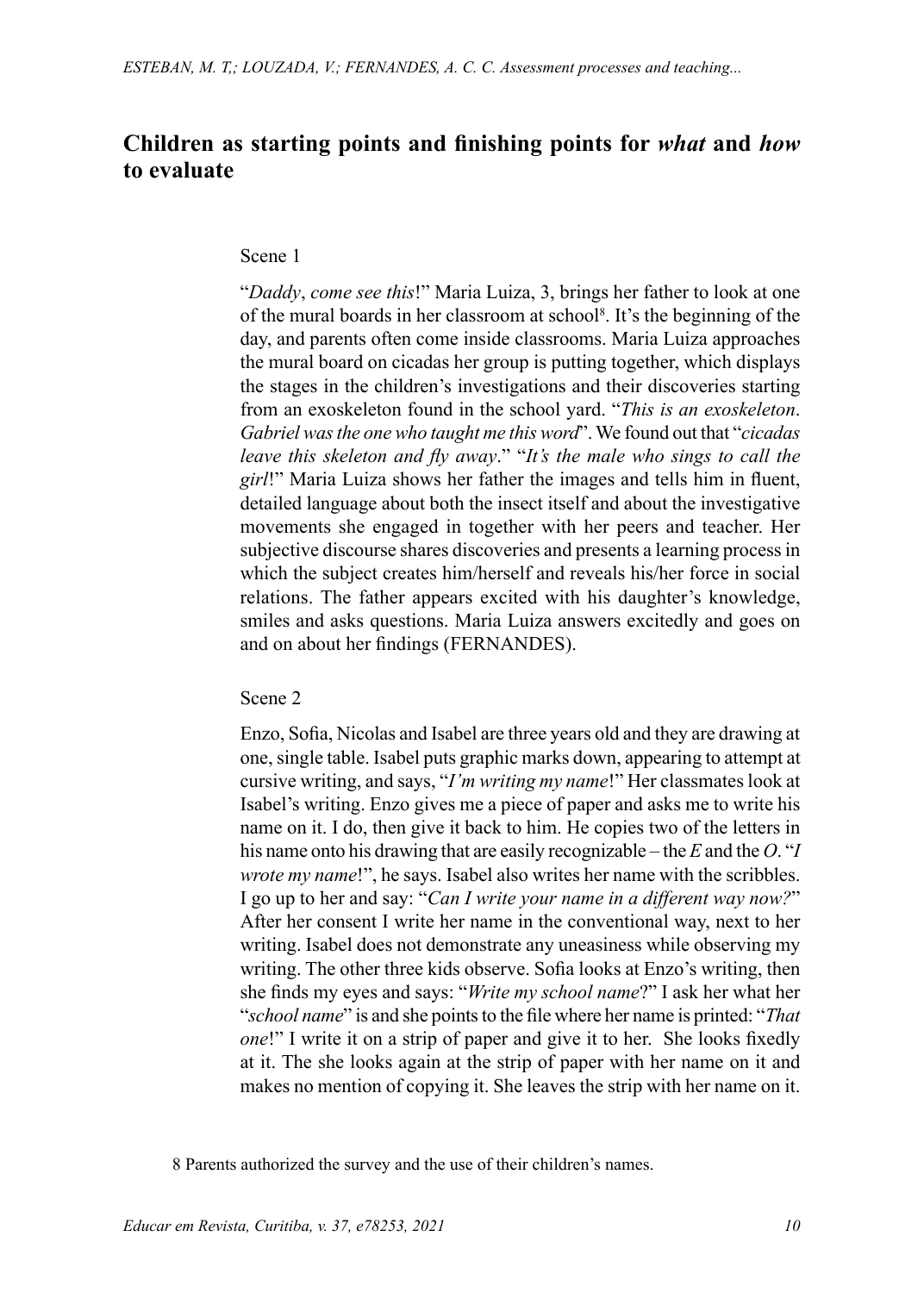Attentive to the movement of the children I notice that some of them are interested in the writing of names, then spontaneously grab their folders and files in order to copy their names on their own drawings, and begin to perfect their possibilities supported by us, teachers (FERNANDES, 2018, p. 122, our translation).

This section brings scenes that took place while we were conducting research into the routine of a preschool unit (state-owned and universityoperated), in the period between 2014 and 2017, which included children at 3, 4 and 5 years of age forming one single group<sup>9</sup>. Our observations and notes were later made into narrative records. Scenes like the ones we described connect pedagogical practice to the debate on evaluation.

Maria Luiza tells of what she experiences in her learning process, a result of her infant curiosity, mobilized by her encounter with an exoskeleton found in the school yard. Such experiences brought about conversations with her father and evoked past dialogues she'd held with her peers and her teacher. Indeed, they lay open the child' emotions, as well as her accomplishments and her knowledge – the acknowledgement she has perceived the presence of others in her learning, and the joy of knowing and being able to share knowledge in her own way.

Enzo, Sofia, Nicolas and Isabel are drawing together, and in this process they seem to build and rebuild knowledge about writing, about ways of thinking and expressing themselves and relating to others. The setting of the class in small groups and the availability of materials together make it possible to widen the teacher's perspective on the interactions taking place there, among the children.

The teacher observes, in her own timing, each of the scenes. She makes brief notes so as not to miss any details, and later puts down what she sees as a narrative. Interested in evaluation practices that are significant to her work with the children, the teacher inquires what elements each apparently trivial scene can provide for evaluating learning and development considering each individual child in their own way and at their own time. This is a process which opens itself to surprise and curiosity as it unfolds into different types of learning for both child and teacher. The insistent inquiries put by teachers, both at the practical and at the theoretical levels, foster reflection and ways of listening to children and to the relationships established with them– relationships that in

<sup>9</sup> The organization of groups with children in multiple ages founds the search for new ways in Early Childwood Education. It seeks to contemplate children in her differences and to overcome the idea of child development as based on stages of psychological and biological development.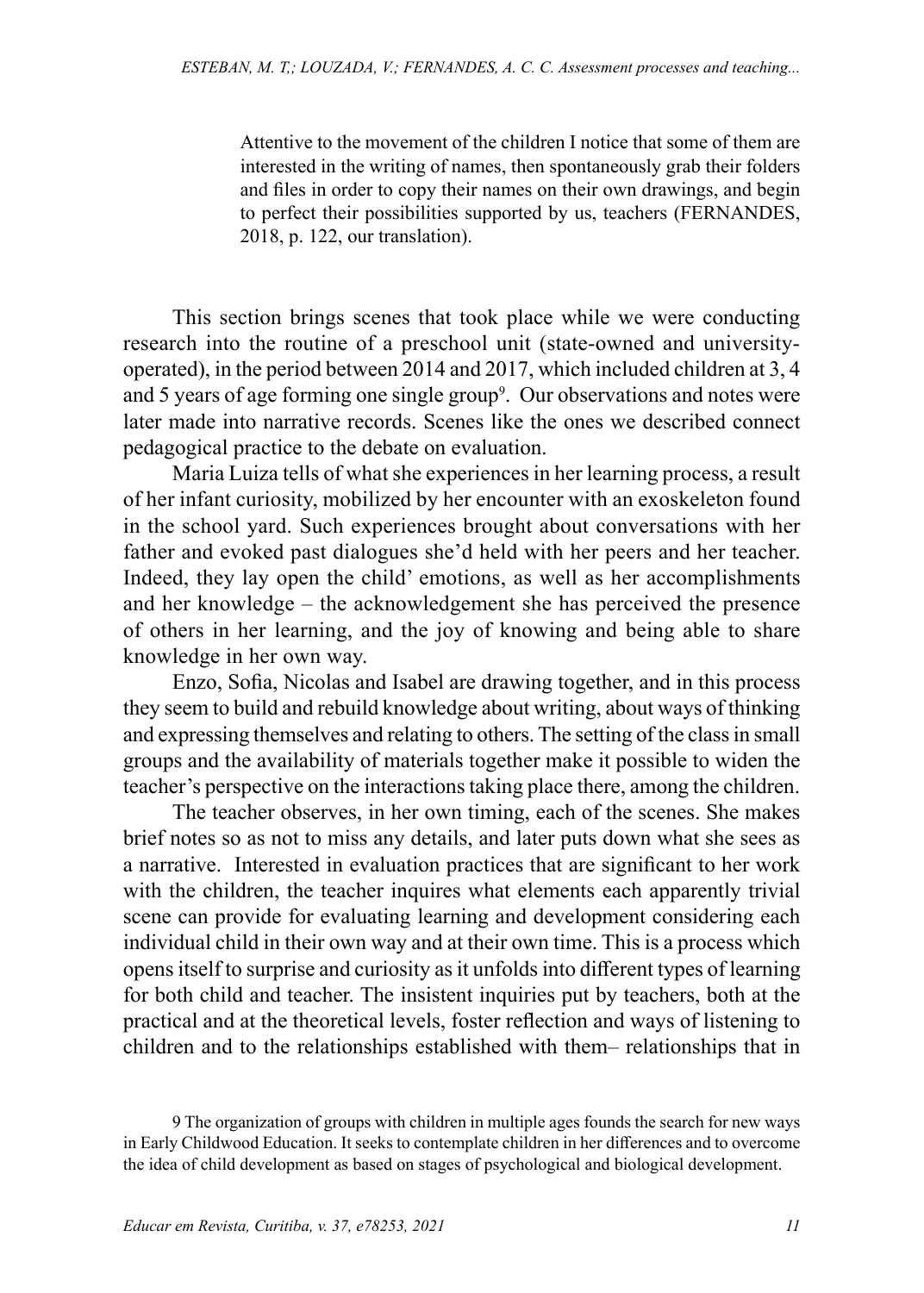turn mobilize the teacher towards knowing and recreating his/her own teaching, favoring the production of a daily routine in which evaluation practices are developed collectively.

With Maria Luiza, several voices and different types of learning will be heard when, dialoguing with her father, he feeds her thoughts and her imagination. The teacher – who is now a viewer, sees herself taking part in the child's learning, still knowing she cannot determine it. As resources for her pedagogical praxis, she employs observation of the scenes and her own notes, because she understands that the opportunities for exchanges between adults and children are important for sharing children's accomplishments. When she refers to her notes, which are a result of her daily observations, she finds the elements to articulate evaluations that aim at shedding light on processes that are not yet clear to the child, to her family or to the teacher.

When the teacher brings her records of unscripted exchanges she observed – such as the one described above – she finds evidence of the child's learning. With the support of a mural board, Maria Luiza narrates what she has experienced, integrating different understandings, expressing curiosities, knowledge, competencies, abilities, feelings and cultural values that are present in her experiences. In her dialogue with her father, she points to discoveries; she distinguishes, explains, builds relations and reprocesses thoughts. In the enunciation game, when putting language into gear, she internalizes rules, postures and acts, while she gains control of operations and produces meanings, therefore building herself as a subject (SMOLKA, 1988).

Language as an object of learning and teaching is also present in the scene in which Sofia, Enzo and Isabel challenge each other and their teacher by means of writing; in full interaction, they reflect on the world before them, and they move with it. While watching the children interacting, the teacher feels challenged to establish a dialogue with them so as to promote other significant actions and consequently widen their experience with writing – something that seemed to interest them at that moment. The notes made on this situation will help the teacher focus on the different processes installed, appreciate them thoroughly and assign new meanings to them in areas where they relate to learning and teaching. Thus, the teacher puts forward a way of evaluating that intends to favor more diverse learning, integrating several types of information by means of articulating observations, infant behaviors and the knowledge they can express at the time.

By interacting in daily social relations, children enunciate themselves and mobilize the teacher's investigative posture. By accepting their enunciation we assure them a place for acting in a pedagogical relationship, which includes playing a part in the movement of producing evaluation in a process.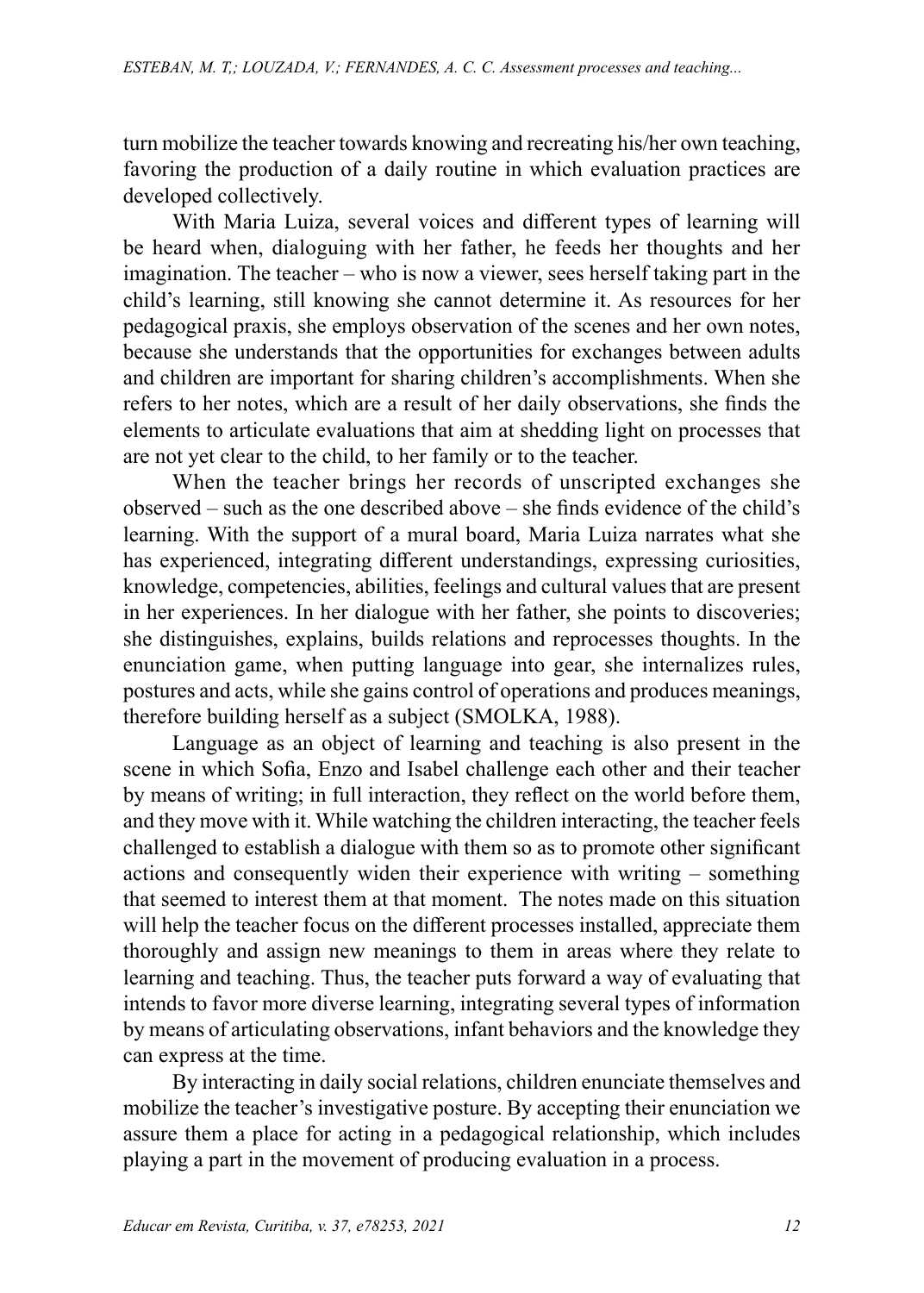What connections can be made between the moments and movements presented and the children's evaluation? The emphasis of evaluation is placed on the fact that Maria Luiza, Isabel, Enzo, Nicolas and Sofia can talk about themselves, because they have things to say about what they think, how they feel, what they learn and what they desire; about their learning processes in a world that they share and from the places they occupy in the relationships they establish. After being invited by the children, the teacher engages with them, starting off with a dialogue as defined by Freire (FREIRE, 1987), to inquire on what *they* are revealing as pertinent to *their* experiences, considering their infant subjectivity. In this encounter, time as experienced by the infant extrapolates adult-centered logics and incites reflection on the thoughts of each child while weaving their learning and also on the meanings attributed to what they produce and to the conclusions that emerge in their production.

Teachers' knowledge about the place where play and interactions take place – when children are actually learning, dialoguing with the movements revealed in the scenes – produce clues on how to move ahead with planning for, and with the children. The practice of evaluation integrates with planning when it offers hints on the paths to tread in order to amplify what is announced as possibility. In this process, the multiple records taken by both adults and children gain meaning when they are accepted as expressions of "critical and creative observation of activities, the games and the interactions among children, in their day to day" (BRASIL, 2010, p. 29, our translation). Close observation and careful registration require sharp listening and the participation of children. We understand that "listening" can take on two different meanings: a methodological meaning and a political meaning – to be addressed further in the article.

In order to approach the former, let us refer to the work of Rocha (2008). According to this author, when it comes to research involving children, listening goes beyond hearing or paying attention to, because listening always involves interpretation. She highlights how much the intentions put forward in communication may go beyond verbal language, to include the "bodily expressions, gestures and faces" of the child (ROCHA, 2008, p. 45, our translation). Considering this, how should one understand Enzo's and Sofia's gaze at Isabel's writing? What about Sofia's look at her name written conventionally on the file, and its further dismissal?

Observations and notes – permeated by listening – are indispensable for evaluation practices that are sensitive to children's processes. However, studies show that they cannot by themselves guarantee separation from their classificatory and selective biases, modeled from abstract and idealized "children" (HOFFMANN, 2009; ESTEBAN, 1993) and deployed as verification of the child's acquisition of contents listed in prescriptive curricula, guided by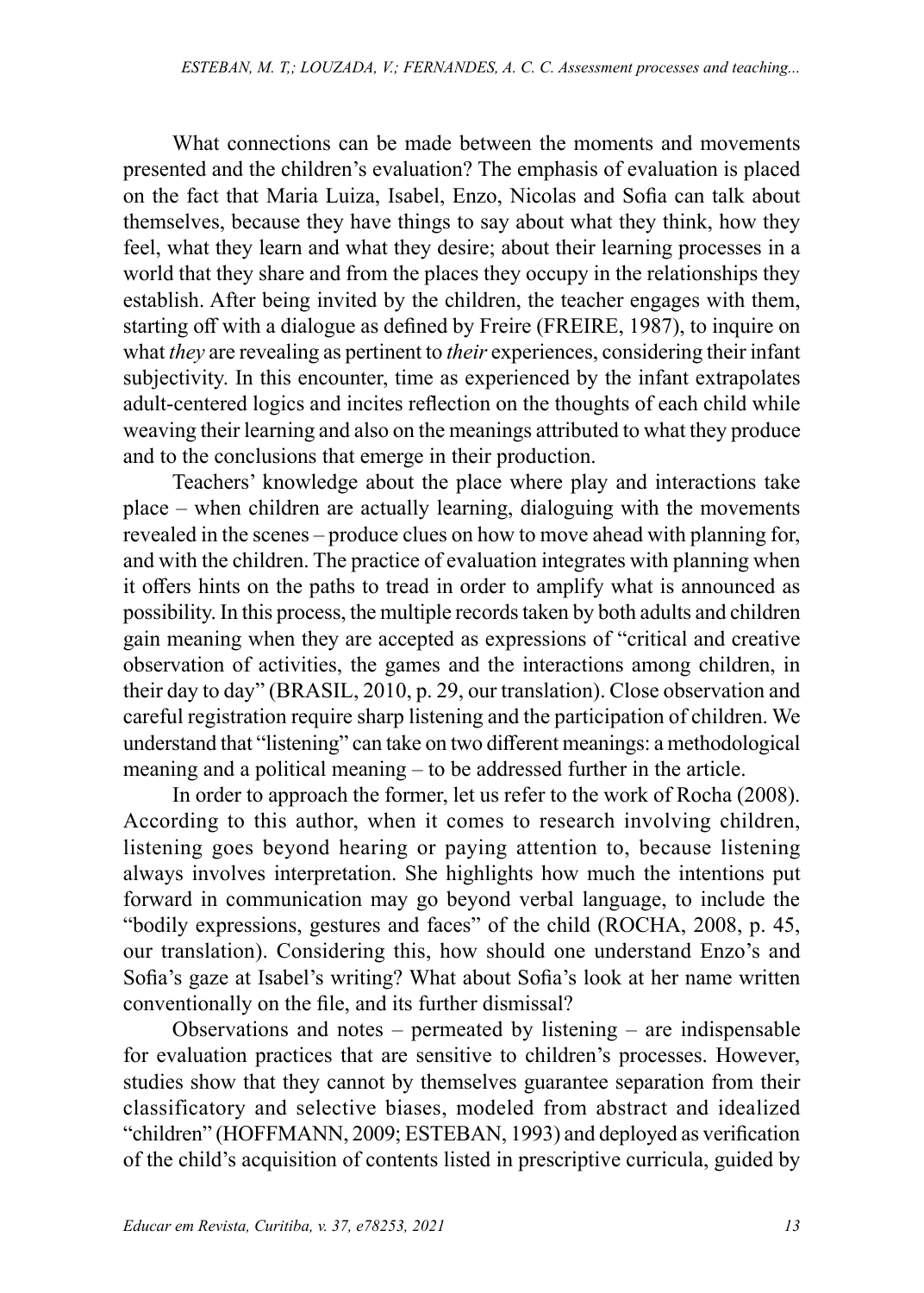preconceived answers according to fixed learning standards. It is important to break from the principles that regulate the processes by which children are made subordinate, assigned a civic status as underage and made invisible in the public scene – with consequences such as having fewer rights, including the rights relative to their participation in planning, conduct and evaluation of school activities (SARMENTO; FERNANDES; TOMÁS, 2007).

This is the framework in which the above-mentioned authors determine the political significance of the act of listening to children. They argue that listening to children on decisions regarding aspects of the school's routine can contribute to making them active throughout the entire process. Making children co-evaluators of their own learning in the contexts in which they are inserted endorses their power and grants consequence to the idea of childhood as a generation constituted by active subjects, with rights of their own (SARMENTO; FERNANDES; TOMÁS, 2007) and as a plural experience of transformation and creation (KOHAN, 2007). A school intended to be democratic needs to affirm the rights of children and infant acts.

Understanding the processes experienced by children requires overcoming certain movements that reduce children's education. This in turn entails the need to integrate them with evaluation proposals that are connected to processes that can rescue their childhood experiences and that are capable of empowering the teaching activity. This integration lead to the constitution of contexts for co-construction of evaluation practices. We propose conceiving evaluation as a practice of investigation (ESTEBAN, 1999), which takes as reference the plural learning movements and not univocal teaching objectives. In this perspective, evaluation makes no sense as production of a narrative on the child being evaluated, but rather as a movement carried out by sharing narratives that make evident what is interweaved in the *learnteaching* relationship (ALVES; GARCIA, 1999) so as to foment the permanent widening of knowledge in school routine. Therefore, it makes the teacher reflect on different processes going on among children, where this relates to the proposition by Hoffmann (2009), and converse with them in order to capture hints of their learning, their interpretations and possibilities of teaching actions. When fomenting teaching practices that investigate into the teacher's own practice, evaluation is also conducted as a bet on a formative process that is articulated by the practice that is experienced and reflected upon, both individually and collectively.

In this movement, children's interpellations in their expressive manifestations – gestures, absences, silences, actions, looks, discourse, movements and others – question teachers in their posture, their understandings and pedagogies, mobilizing a displacement of their adult understanding, to the limits of their comprehension. Children are included in the process as active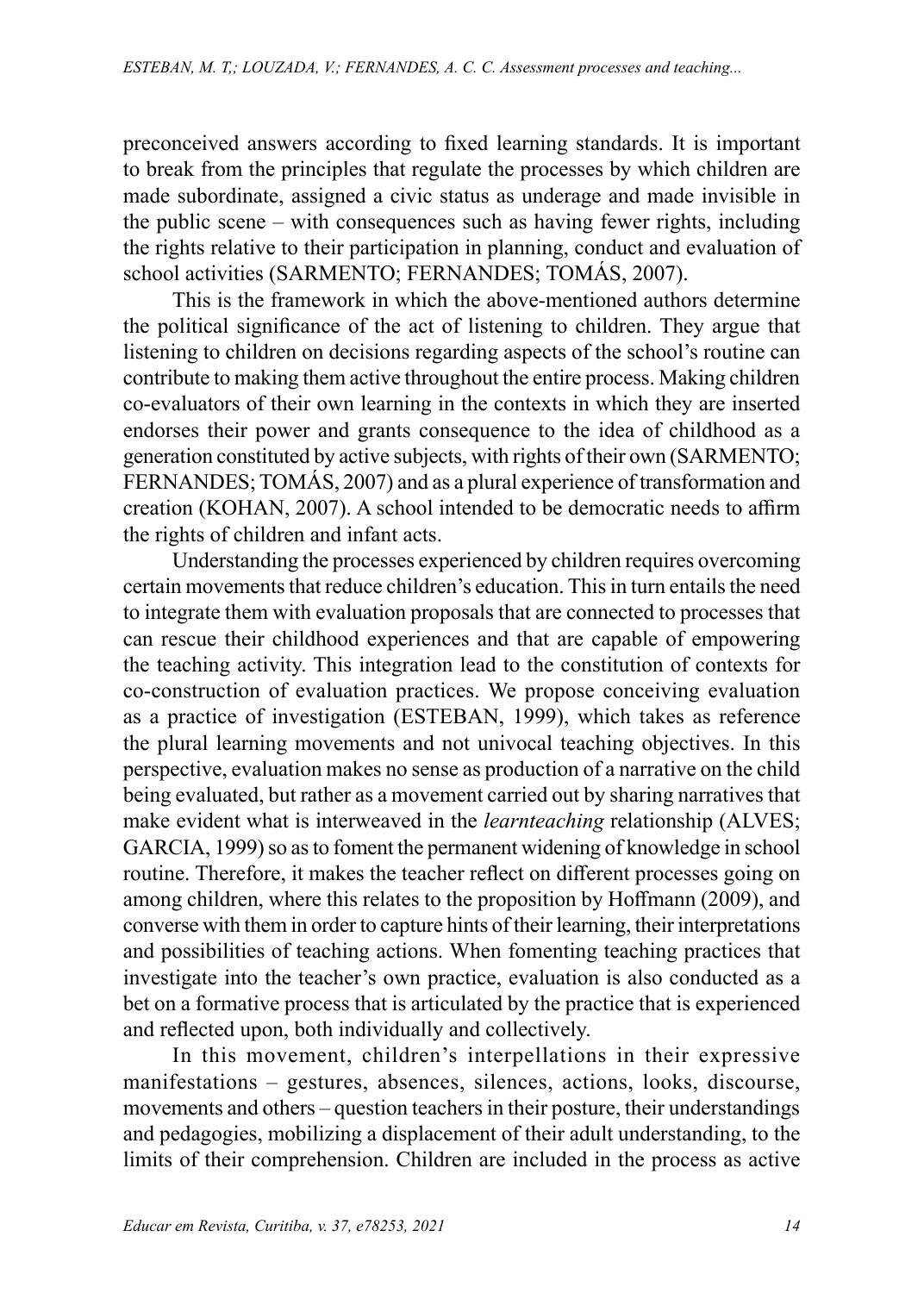subjects, empowering their own capacity to reflect on what they experience and on how they comprehend their processes. When invited to participate in the evaluation process, they cause a rupture with the classificatory root which often times supports it. The presence of children reconfigures the pedagogical dynamics and places it as part of a wider movement for reconstruction of the meaning of schools, aiming to make them more democratic.

Our studies into teachers' experiences point to the importance of the institutional scope when making decisions regarding evaluation practices. They signal teachers' movements of record keeping and personal ways of collecting, systematizing and interpreting information on children's learning and development. These movements articulate with teachers' subjective conceptions of constructs such as Early Childwood Education, childhood, learning, development, curriculum, evaluation and others. All of them concur to fundament and guide an understanding of *what is* an evaluation, *what it is used for*, as well as *how* and *why* evaluations are used in this first stage of basic education.

Considering this set of connections, we understand that it is important to keep the following question alive: How can preschool children take part in their own evaluations? It is also important to ask: What type of evaluation can we propose after assuming that the infant condition as such bring vitality to schools and that children do not conform – but differ?

## **For an infant way of teaching**

Maria Luiza brings her dad by the hand. Enzo, Sofia, Nicolas and Isabel share the table where they draw. Casual, trivial scenes that invite us to come a little closer to the children and to the teacher too, so as to articulate with the work done with the children. We are constantly seeking for this encounter so that we can move on together, questioning evaluation practices in the daily pedagogical work and expanding our reflexive exercise on evaluation a little further, as a means to inquire into its constitution, its processes and its results. These are movements that affirm the role played by dialogues and reflections in the composition of experiences and learning that are meaningful to the children; movements that can only take place when the teachers taking part in them are also learning; movements that constitute their daily practices.

This makes us think about the force of continuous evaluation for continuing teacher education. Although teacher education is widely discussed in the literature on Early Childwood Education, there are insufficient studies addressing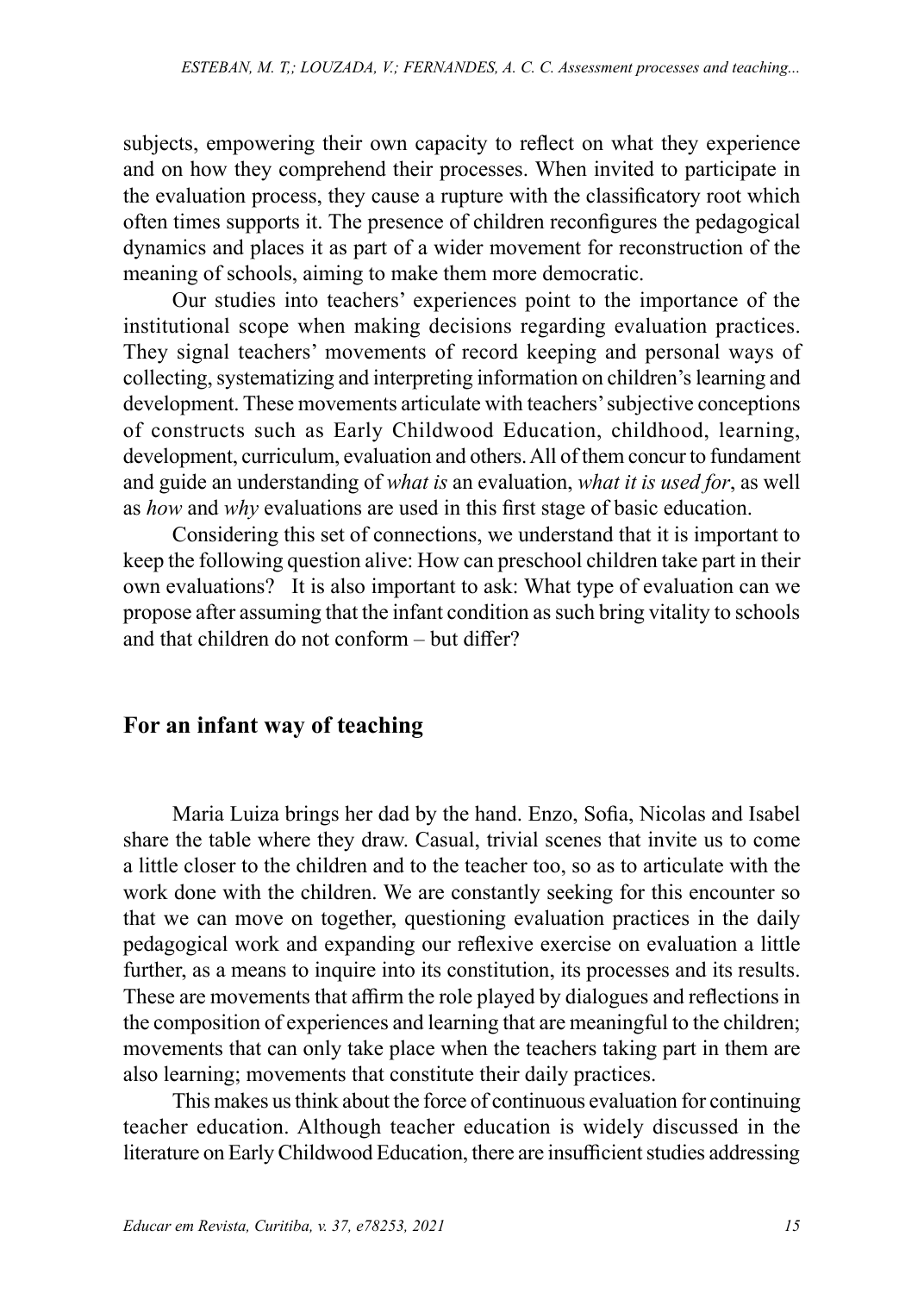school evaluation as a mobilizer of teacher education, as we have pointed out. However, this is highlighted in studies conducted by Esteban (2020); Fernandes (2018); and Louzada (2020), and stress the need to regard teacher education as a way to allow dialogical, reflexive evaluations based on participation and as an opportunity to articulate formative processes.

Considering an interlacing of experience, teaching actions and teacher education we have devised the idea of infant teaching based on our dialogue with issues that are present in the work of Kohan (2007, 2019). Kohan argues that childhood consists in a plural type of experience, filled with knowledge and questions. Infancy relates to making oneself present in the world, it characterizes human life for its capacity to transform what seems definitive and constitutes itself as a force, so that all lives are true lives of joy, curiosity and love.

Although undisputed, the connection between childhood and child, the infant experience expands beyond age limits. Childhood is therefore a chronological mater and a matter of experience: a possibility that constitutes the human being. In this sense, it is also "a condition for living through school life that is sensitive to self-inquiries, to engagement with a pedagogical act at once restless and creative" (KOHAN, 2019, p. 188-189, our translation).

With the force of this condition, we teachers revive within ourselves our experiences as educators of children, and we feel our numerous dialogues with peer educators resonate within us – in an exercise of *sentipensante*. Fals Borda (2009) calls "sentipensante" those who can combine reason and emotion, to create and recreate culture and develop denser knowledge on reality, linking art and science. In their encounters with children, adults feel their own condition as infants mobilized. This interaction makes emerge the multiple elements in which this infant condition interweaves with teaching, bringing the teacher face to face with her own astonishment. She is surprised and she formulates questions, she experiences something new. She can then problematize what is expected of educating infancy, in the terms introduced by Kohan:

> Childhood is not something to be educated but something that educates. In a political education, it is not only about (or above all) molding childhood, but about listening to it, caring for it, keeping it alive, experiencing it. Childhood remains present throughout a person's life, bringing curiosity, joyfulness, vitality. Political education is education within childhood: In its attention, sensitivity, curiosity, restlessness, in its presence (KOHAN, 2019, p. 161, our translation).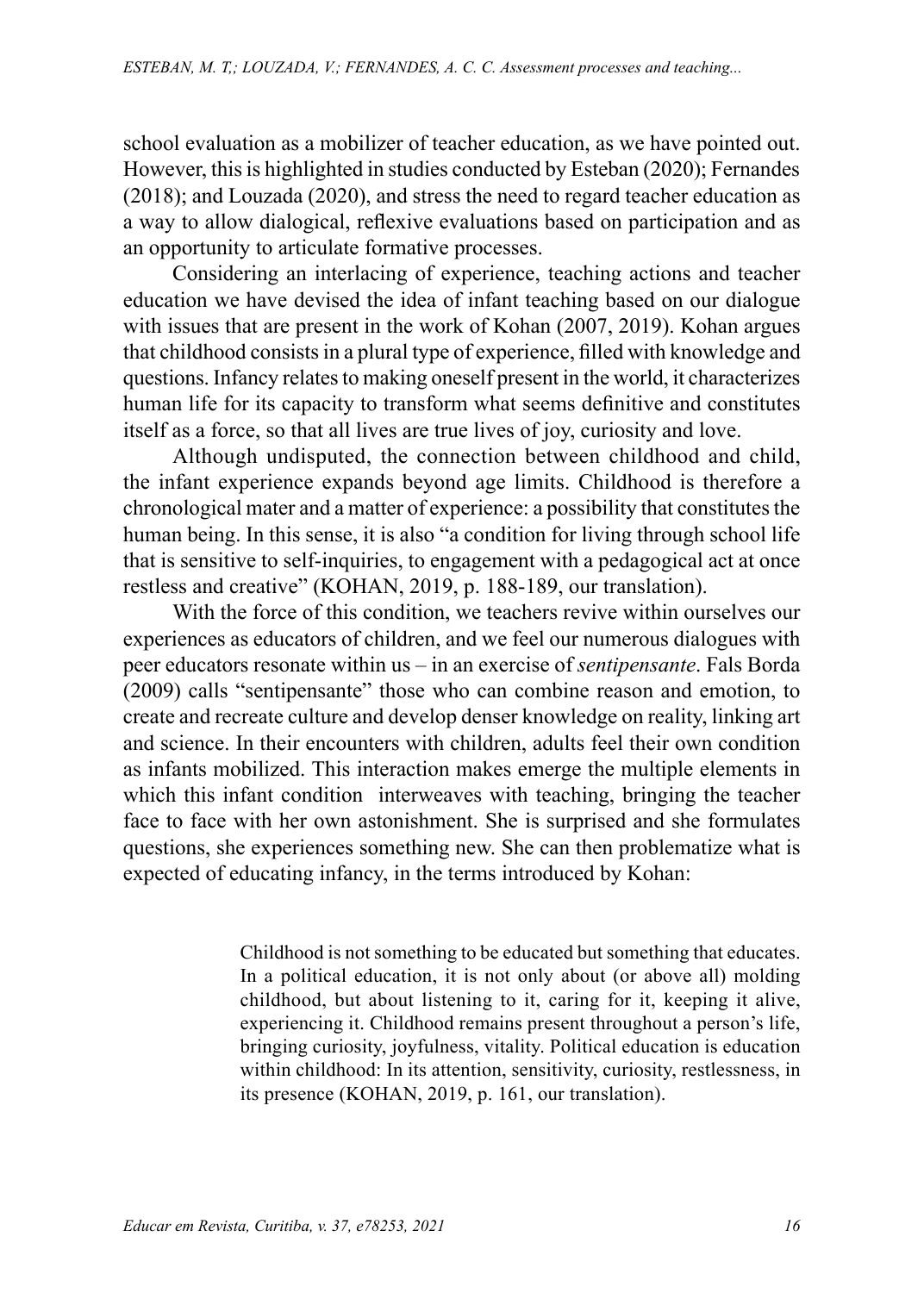Facing the challenge of assuming the connections between education and childhood in the sense proposed by this author, and supporting the idea that childhood is something that educates, we propose the idea of infant teaching. A way of teaching articulated in a vigor produced in the relationships between adults and children in school routine, when they are open to encounters and curiosity, to pursuing knowledge in its complexity, to loving and enchantment, to interpellating others. Teaching that educates when it becomes real *within*  and *for* dialogue, where the subjects participating in the pedagogical process are assumed as partners in the school dynamics, considering all the specifics of their age range.

The routine shared among children and teachers brings to the teaching occupation the movements and enchantments present in childhood – sensitivity, restlessness, constant inquiring, creativity – as a condition for human experience and evidence of its unfinishedness. This unfinishedness is for Freire (1987) articulated with the existence of education a humanization project. Infant teaching summons one's encounter with the other so as to make education possible; it also problematizes the educational act as action by one (adults) onto one other (children) and interrupts – even if circumstantially – the adultcentered discourse that upholds, structures, orders, classifies and defines. The infant condition stamps on teaching the permanent possibility of doubt and interrogation, of search and admiration, mobilized by interpellation and transformation of both subjects and acts – which simultaneously mobilize infant gestures in teachers' actions and bring new meaning to them.

At this point it is relevant to bring back the idea mentioned earlier, of evaluation as a process to generate inquiries, shared as a means to knowing and making decisions regarding planning and execution of pedagogical work, and link this idea to reflections on the teaching profession, since it is a process based on participation in which "young curiosity" (FREIRE *apud* KOHAN, 2019, p. 170, our translation) reinvigorates the restlessness present in the pedagogical relationship. Proposed as an investigative practice, evaluation is produced in synch with the pedagogy of questions (FREIRE; FAUNDEZ, 1985), a key construct to understanding the place occupied both by children during the emergence of questions in the pedagogical work and by childhood, so as to make it the key articulator of the process. The dialogue established with children's actions offers teachers a powerful invitation to start asking themselves questions, or to think about the questions put forth by their pupils in a process likely to unveil curiosity, dreams and creation. In this encounter – mediated by a desire to know – lies the opportunity for infant teaching, in which one educates and transforms.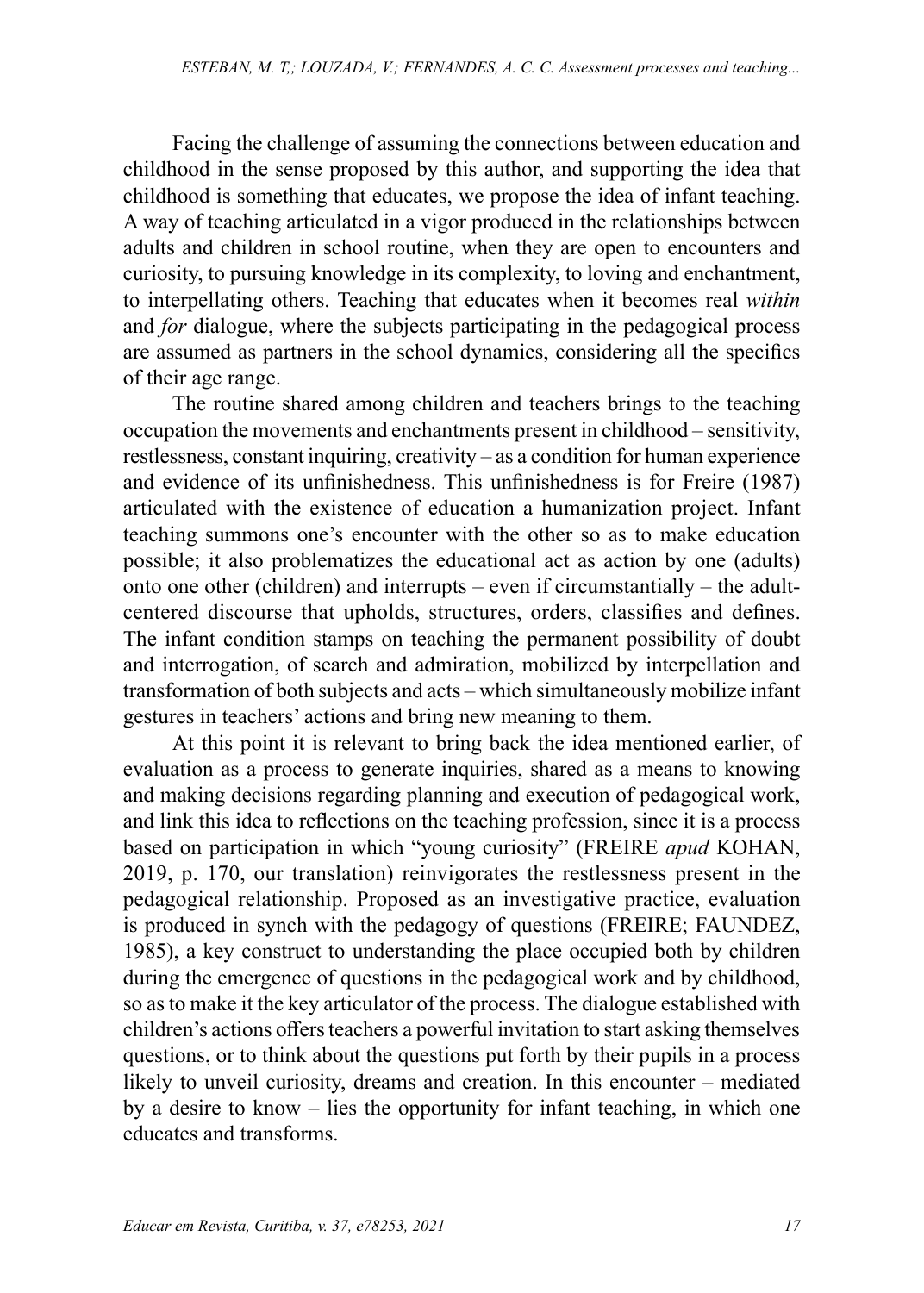The experience as educators of children, some of which are composing this article, allied to field studies in the area of Early Childwood Education, produces this teacher who, touched by her pupils, finds her own childhood and opens herself to learning from the dialogue that entails. Thus, teachers also encounter what is unknown, the boundaries of their own knowledge, the obstacles set by their adult-centered posture. The childhoods dialoguing in this encounter will provoke other forms of inquiring about the world, of living it and understanding it; a new joy in the loving and transforming pedagogical act.

In infant teaching, evaluation as an investigative practice empowers the education of teachers-researchers (GARCIA, 1996), who problematize their experiences and make *asking* a significant thread for weaving knowledge in their praxis.

Teachers-researchers strengthen collective actions. Their questions, built within their evaluative practices foster debates on the guidelines provided for example in the political-pedagogical framework, and feed the development of a continuing teacher education program that is integrated to other school activities. Problematizing their daily practice brings about interpellations that motivate a search for theory and other types of knowledge that may seem relevant. The teaching experience becomes much wider in the sense that making room for childhood translates into creation and offers new meaning to the pedagogical practice.

## **Infant Paths**

With daily scenes of children meeting with adults, we have brought into the evaluation debate aspects that have not been discussed sufficiently in the scope of the studies on Early Childwood Education. Moving down this path we signaled school routine as *spacetime* for learning, teaching and weaving knowledge starting from multiple epistemologies; *spacetime* where questions are formulated, turned to the *practicaltheoretical* dimensions of the work done together with the children, who deserve to be included within educational research (GARCIA, 2003). These questions, however, also require familiarity with what is presented as routine, often trivial and unimportant, but which guards relevant and enticing movements for understanding their weaving.

The encounters with the teachers and the children made evident the threads taken by us as mobilizers of the discussions among the authors of the present article, with the narratives of their experiences and with authors that dedicate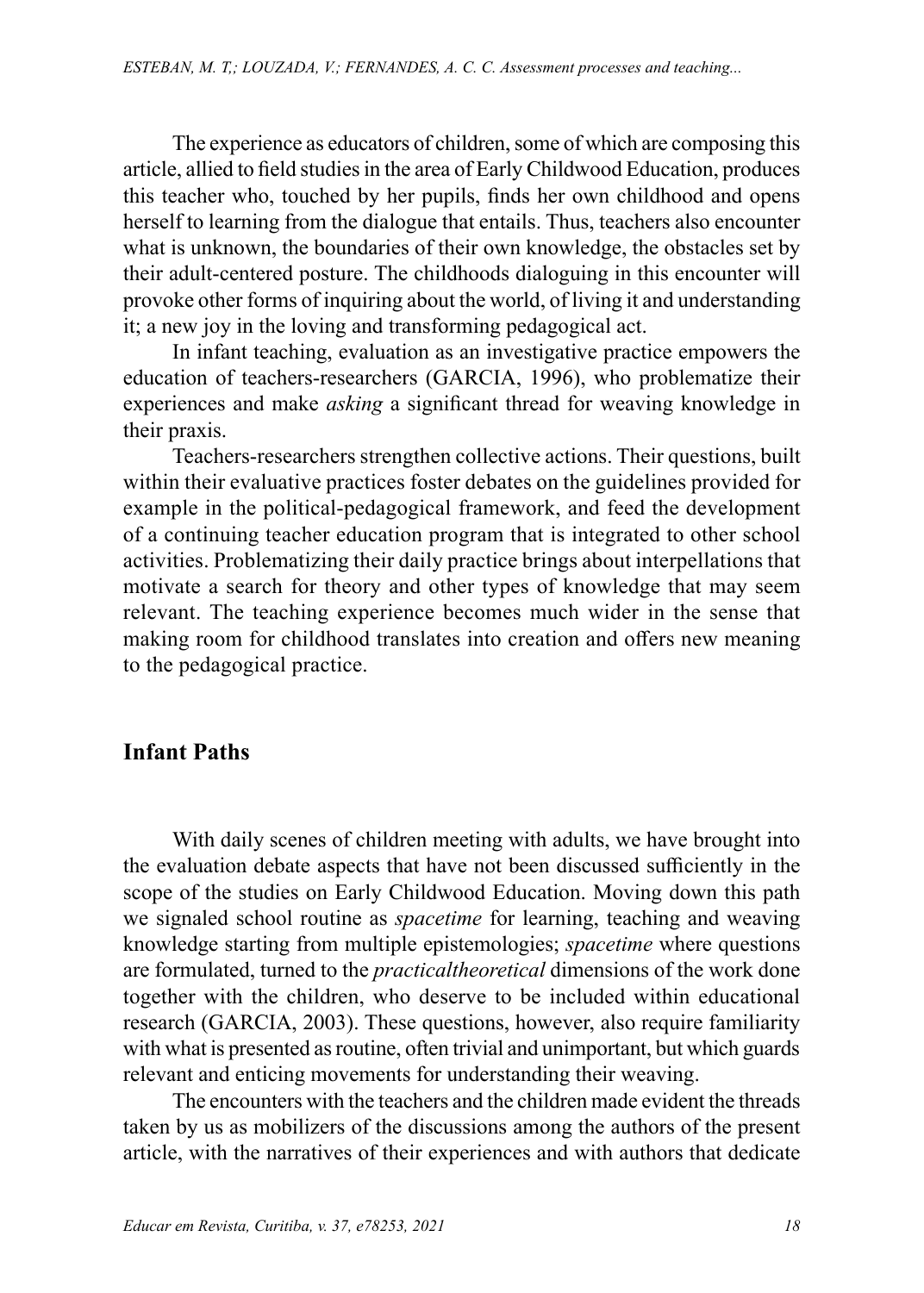themselves to the study of childhoods and of evaluation, including evaluation in infant education. Immersed in so many challenges and opportunities, we ventured to expose an understanding of evaluation that is coherent with – on the one hand – assuming a child as the subject of rights, and – on the other – with regarding infant teaching as worthwhile bringing into the debate.

Evaluation appears as a significant practice for identifying such aspects, in a dialogue with children, regarding their perceptions as relevant for understanding their processes, reflecting on the results achieved and making decisions on the continuity of pedagogical work. In this article we focused on two school movements in which the evaluation of learning is articulated in Early Childwood Education: One of them turned to the understanding of children's processes, incorporating teachers' notes as documents that are central to the evaluation conducted by means of retrieving what has been experienced – including observations by the children of their own learning, reflections on it, interpretation of the information contained therein in order to develop an understanding of children's learning, of the paths that they have treaded and of their interaction with the pedagogical proposal. A conclusion that speaks of the child, based on what was accomplished together with him/her, and of the pedagogical work itself.

The second movement is supported by the understanding that this conclusion offers information that is indispensable to planning its continuity, which is why it should be appropriated by the teacher so that she can problematize her own praxis. Upon doing so, the teacher comes face to face with the limits of her own knowledge, which are precisely the indicators of new knowledge emerging as necessary and powerful to deepen her action in Early Childwood Education. These aspects point to continuing education as something inherent to the teaching profession.

Along all this interweaving we have drafted the idea of educating in infant teaching, retrieving childhood as one of the conditions of human experience. When it stresses the care, the presence and enchantment of knowing, infant teaching finds in evaluation as a practice of investigation a significant process for maintaining restlessness and creation as characteristics of the pedagogical process. With them we feel once again the power of walking hand in hand with children.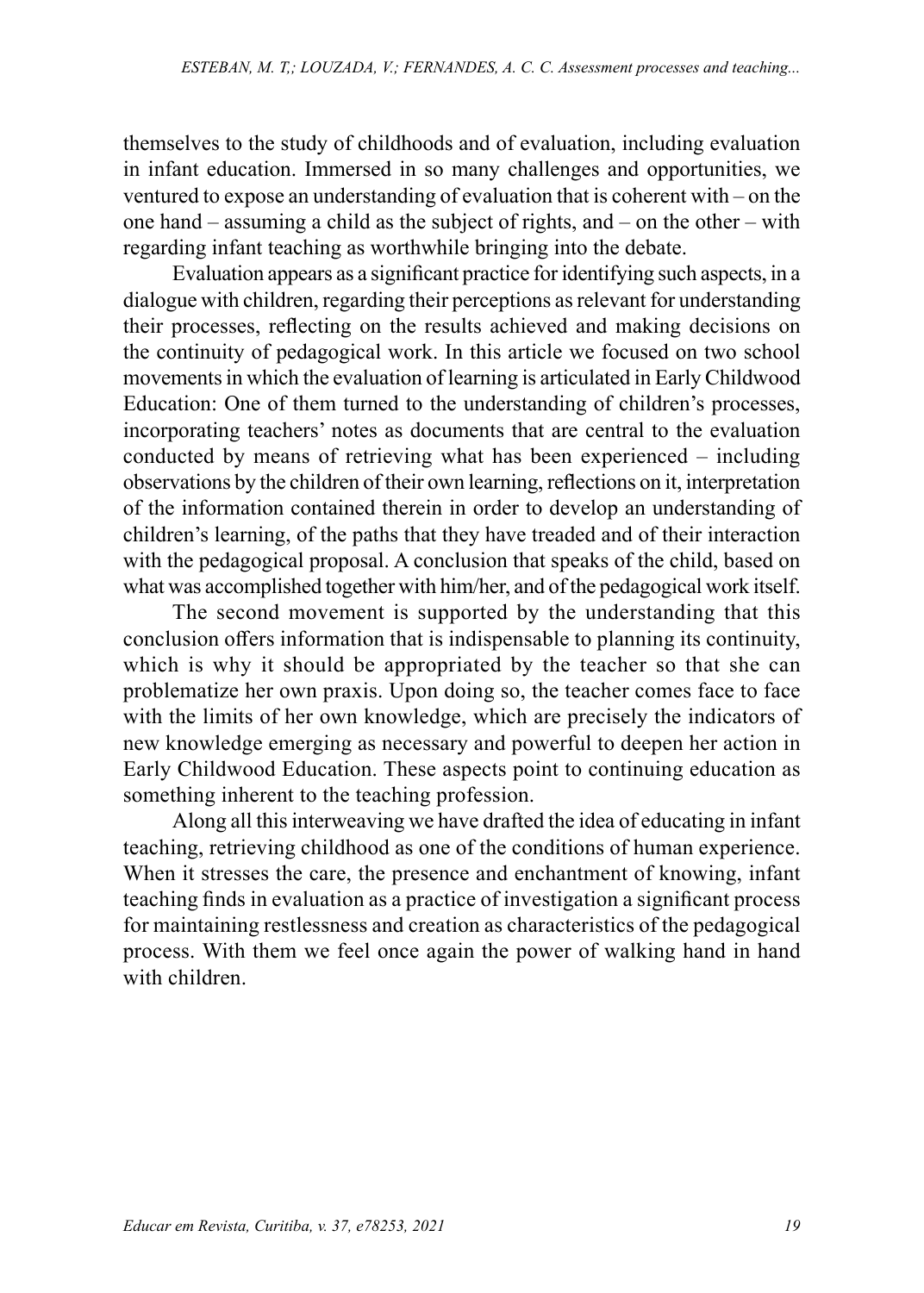## **REFERENCES**

ALVES, Nilda; GARCIA, Regina Leite (org.). *O sentido da escola*. Rio de Janeiro, DP&A, 1999.

ANDRADE, Nívea; ALVES, Nilda Guimarães; CALDAS, Alessandra. Os movimentos necessários às pesquisas com os cotidianos – após muitas conversas acerca deles. *In*: OLIVEIRA, Inês Barbosa; PEIXOTO, Leonardo Pereira; SUSSEKIND, Maria Luiza (org.). *Estudos do cotidiano*, *currículo e formação docente*: questões metodológicas, políticas e epistemológicas. Curitiba: CRV Editora, 2019. p. 19-45.

BRASIL. *Lei n*. *9*.*394*, *de 20 de dezembro de 1996*. Estabelece as diretrizes e bases da educação nacional. Diário Oficial da República Federativa do Brasil, Brasília: DF, Presidência da República, 23 dez. 1996. Available at: [https://www2.senado.leg.br/bdsf/](https://www2.senado.leg.br/bdsf/handle/id/572694) [handle/id/572694.](https://www2.senado.leg.br/bdsf/handle/id/572694) Accessed on: Nov. 23, 2020.

BRASIL. Ministério da Educação. Secretaria de Educação Básica. *Diretrizes Curriculares Nacionais para a Educação Infantil*. Brasília, DF: MEC/SEB, 2010. Available at: [http://](http://portal.mec.gov.br/secretaria-de-educacao-basica/publicacoes?id=12579:educacao-infantil) [portal.mec.gov.br/secretaria-de-educacao-basica/publicacoes?id=12579:educacao](http://portal.mec.gov.br/secretaria-de-educacao-basica/publicacoes?id=12579:educacao-infantil)[infantil.](http://portal.mec.gov.br/secretaria-de-educacao-basica/publicacoes?id=12579:educacao-infantil) Accessed on: Nov. 23, 2020.

BRASIL. Ministério da Educação. *Base Nacional Comum Curricular*. Brasília, DF: MEC/SEB, 2017. Available at: <http://basenacionalcomum.mec.gov.br/abase/#infantil>. Accessed on: Oct. 4, 2020.

CAMPOS, Maria Malta. Avaliação na primeira infância: contribuições para o debate. *In*: *Utilização de métodos e instrumentos padronizados de avaliação na primeira infância*: convergências e divergências. Fortaleza: SESC, 2016. p. 33–45. Available at: [http://primeirainfancia.org.br/wpcontent/uploads/2016/08/Brochura\\_](http://primeirainfancia.org.br/wpcontent/uploads/2016/08/Brochura_Avalia%C3%A7%C3%A3o-na-Primeira-Inf%C3%A2ncia.pdf) [Avalia%C3%A7%C3%A3o-na-Primeira-Inf%C3%A2ncia.pdf](http://primeirainfancia.org.br/wpcontent/uploads/2016/08/Brochura_Avalia%C3%A7%C3%A3o-na-Primeira-Inf%C3%A2ncia.pdf). Accessed on: Nov. 23, 2020.

ESTEBAN, Maria Teresa. Jogos de encaixe: educar ou formatar a pré-escola? *In*: GARCIA, Regina Leite (org.). *Revisitando a pré-escola*. São Paulo: Cortez, 1993. p. 21-36.

ESTEBAN, Maria Teresa. A avaliação no cotidiano escolar. *In*: ESTEBAN, Maria Teresa. *Avaliação*: uma prática em busca de novos sentidos. Rio de Janeiro: DP&A, 1999. p. 7-28.

ESTEBAN, Maria Teresa. *Provinha Brasil e cotidiano escolar*: tecendo modos de ver e viver as aprendizagens infantis na alfabetização: relatório de pesquisa. Niterói, 2020.

FALS BORDA, Orlando. *Una sociología sentipensante para América Latina*. Bogotá: CLACSO: Siglo del Hombre, 2009.

FERNANDES, Ana Cristina Corrêa. *Cadernos de Registros*. Niterói, 2016.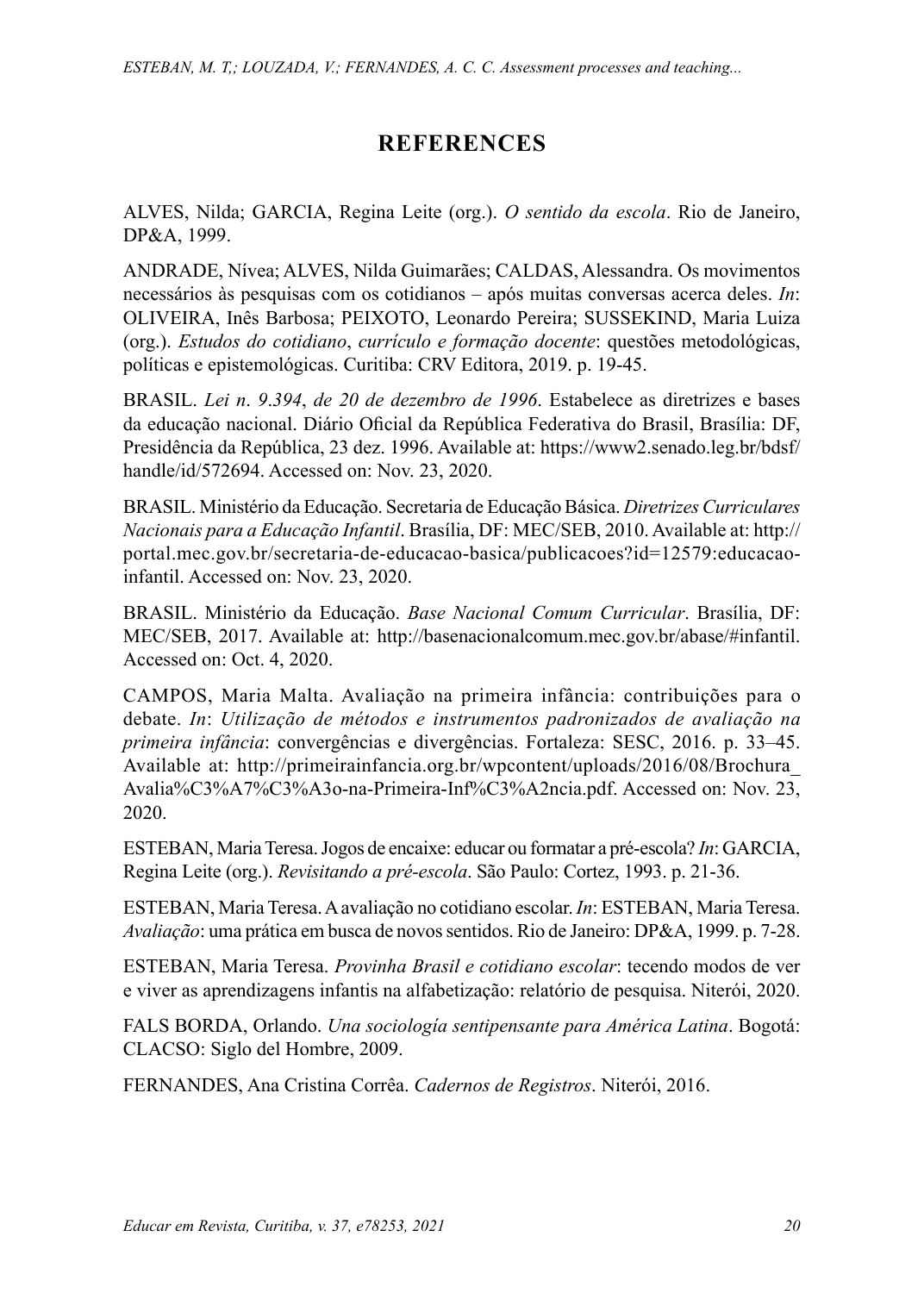FERNANDES, Ana Cristina Corrêa. *Avaliação na Educação Infantil*: Construindo Sentidos com o Cotidiano, a Criança e Suas Infâncias – Reflexões de uma Professora Pesquisadora. 2018. 156 p. Tese (Doutorado em Educação) – Universidade Federal Fluminense, Niterói, 2018.

FERNANDES, Cláudia de Oliveira. Avaliação sempre envolve uma concepção de mundo. *Revista Criança*, n. 41, p. 9-11, nov. 2006.

FREIRE, Paulo. *Pedagogia do Oprimido*. 17. ed. Rio de Janeiro: Paz e Terra, 1987.

FREIRE, Paulo; FAUNDEZ, Antonio. *Por uma pedagogia da pergunta*. Rio de Janeiro: Paz e Terra, 1985.

GARCIA, Regina Leite (org.). *Método*: pesquisa com o cotidiano. São Paulo: Cortez, 2003.

GARCIA, Regina Leite (org.). *Formação de professoras alfabetizadoras* – reflexões sobre a prática. São Paulo: Cortez, 1996.

HOFFMANN, Jussara Maria Loch. Avaliação na pré-escola? *In*: HOFFMANN, Jussara Maria Loch. *Avaliação*, *mito e desafio*: uma perspectiva construtivista. Porto Alegre: Mediação, 1991. p. 83-108.

GIMENO SACRISTÁN, José; PÉREZ GÓMEZ, Ángel Inácio. *Compreender e transformar o ensino*. Tradução Ernani F. da Fonseca Rosa. 4. ed. São Paulo: Artmed, 1998.

HOFFMANN, Jussara Maria Loch. *Avaliação na pré-escola*: um olhar sensível e reflexivo sobre a criança. Porto Alegre: Mediação, 2009.

KOHAN, Walter. *Infância*, *estrangeiridade e ignorância*. Belo Horizonte: Autêntica, 2007.

KOHAN, Walter. *Paulo Freire mais do que nunca*: uma biografia filosófica. Belo Horizonte: Vestígio, 2019.

LOUZADA, Virgínia. A Educação Infantil, o SAEB e o contexto gerado pela Covid-19. *Linhas Críticas*, Brasília, DF, v. 26, p. 1-20, 2020. Available at: [https://www.periodicos.](https://www.periodicos.unb.br/index.php/linhascriticas/article/view/33949/27879) [unb.br/index.php/linhascriticas/article/view/33949/27879](https://www.periodicos.unb.br/index.php/linhascriticas/article/view/33949/27879). Accessed on: Nov. 23, 2020. (Dossiê: Tempo de pausa ou de crise?).

MORO, Catarina; SOUZA, Gizele de. Produção acadêmica brasileira sobre avaliação em Educação Infantil: primeiras aproximações. *Est*. *Aval*. *Educ*., São Paulo, v. 25, n. 58, p. 100-125, maio/ago., 2014. Available at: [https://www.fcc.org.br/pesquisa/publicacoes/](https://www.fcc.org.br/pesquisa/publicacoes/eae/arquivos/1928/1928.pdf) [eae/arquivos/1928/1928.pdf](https://www.fcc.org.br/pesquisa/publicacoes/eae/arquivos/1928/1928.pdf). Accessed on: Nov. 23, 2020.

MORO, Catarina. Avaliação em Educação Infantil: desafios, transformações, perspectivas. *In*: MORO, Catarina; SOUZA, Gisele (org.). *Educação Infantil*: construção de sentidos e formação – Dados eletrônicos. Curitiba: NEPIE/UFPR, 2018. p. 67-93.

ROCHA, Eloísa Acires Candal. Por que ouvir as crianças? Algumas questões para um debate científico multidisciplinar. *In*: CRUZ, Silvia Helena Vieira (org.). *A criança fala* – a escuta de crianças em pesquisas. São Paulo: Cortez, 2008. p. 43-51.